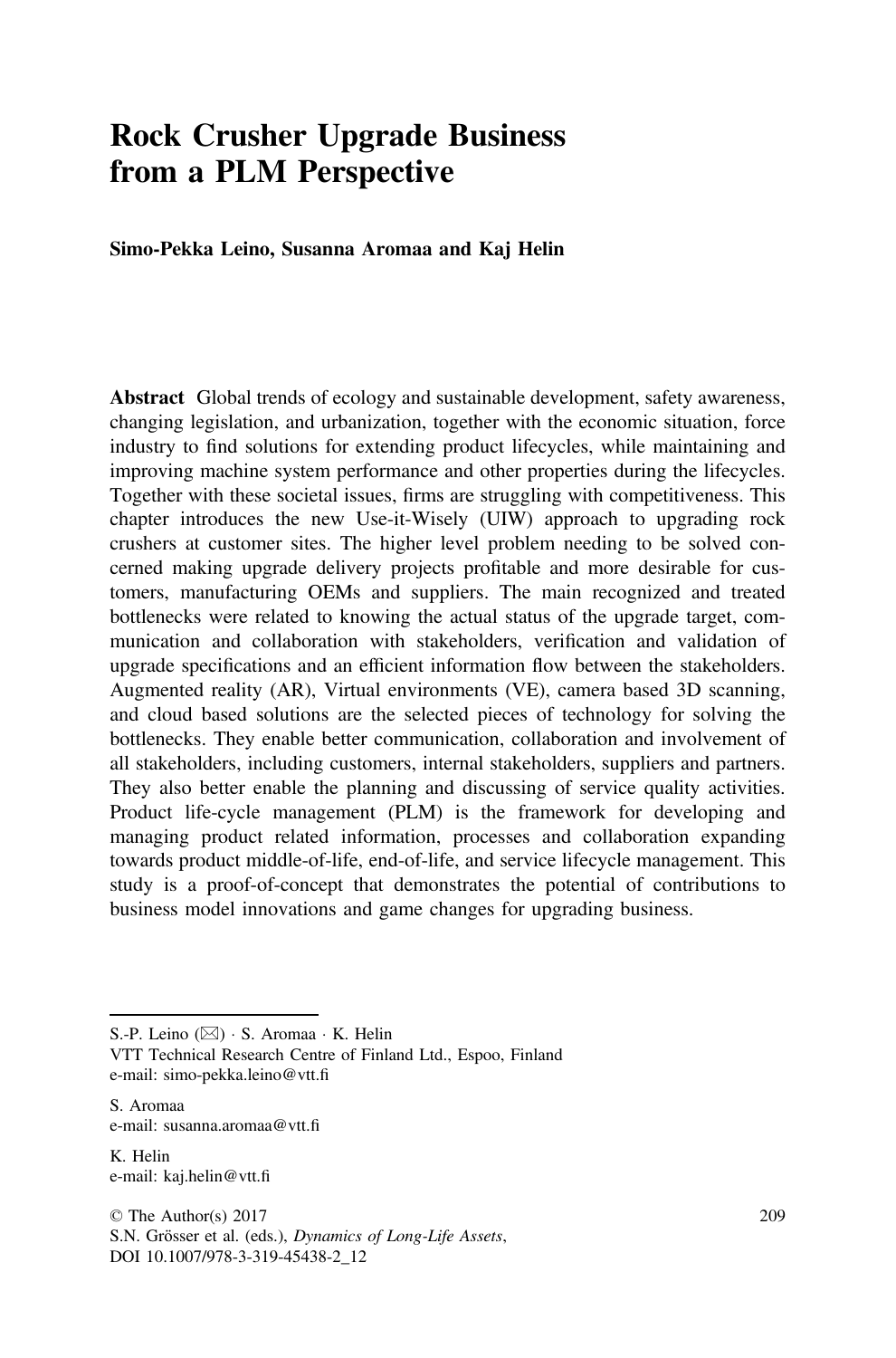**Keywords** Technological support of collaboration  $\cdot$  Upgrading of assets  $\cdot$  Business model innovation  $\cdot$  Product life cycle management  $\cdot$  Mining and construction

## 1 Introduction

This chapter introduces how novel digital technology may enable an innovative new business model for upgrading old machines, in the mining and construction industry. Global trends of ecology and sustainable development, safety awareness, changing legislation, and urbanization, together with the economic situation, are forcing development of solutions for extending product lifecycles, while maintaining and improving machine system performance and other properties during the lifecycles. Together with these societal issues, firms are struggling with competitiveness. Often, they optimize short-term financial performance, while missing the most important customer needs and ignoring the broader influences that determine their long-term success (Porter and Kramer [2011](#page-22-0)). A true understanding of customer and user needs, and the needs of society, in general, is often missing. Simultaneously, core competences and key assets, such as knowledge and skills of employees and partners are underrated.

However, the most enlightened manufacturing firms are seeking new business and revenues from services and maintenance, such as the upgrading of older machine individuals. However, service design raises new challenges, compared to traditional product design engineering. Compared to physical products, services are generally under-designed and inefficiently developed (Cavalieri and Pezzotta [2012\)](#page-21-0). This problem is the focus of Product-Service System (PSS) research. On the other hand, Product Lifecycle Management (PLM) is a strategic approach, where business is seen from a product perspective covering product related information, processes and collaboration. Thus, PLM should be a framework, where PSS and service products are developed and managed. However, conventional views of PLM tend to stress the design, engineering and production phases, while the use and end of life phases are, typically, not very well covered (Wuest [2015\)](#page-23-0). This is the challenge of the case company, as well. It faces the problems of maximizing customer value and societal satisfaction, while increasing their own profitability. The principle of "shared value" (Porter and Kramer [2011](#page-22-0)) is proposed as a solution for creating economic value in a way that also creates value for society, by addressing its needs and challenges.

## 1.1 The Industrial Case

The industrial case relates to equipment manufacturing and services for the mining and construction sectors. Two companies, an original equipment manufacturer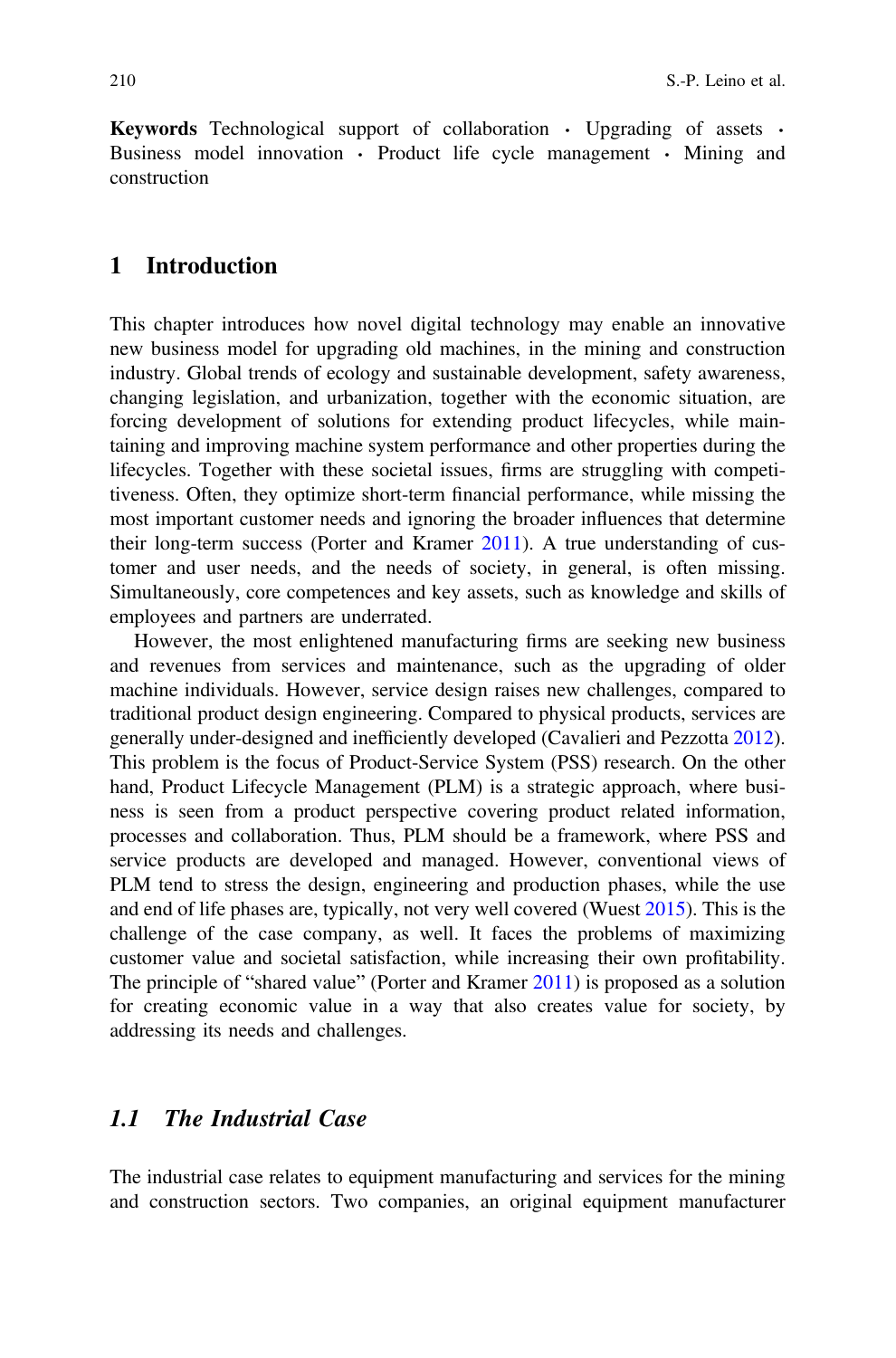(OEM) and a research and development (R&D) partner in upgrade services, were involved in the case study. The OEM case company, a manufacturer of rock crushers wants to serve their customers by providing machine upgrade solutions that support machine utilization and the customers' capability for crushing rocks, for instance, near urban areas, by decreasing the noise and dust levels of the machines. This is challenging, because every partially configurable machine individual is different when it leaves the factory and it is often modified by the customer or a third party during its lifecycle. The lifecycle may exceed ten years and, during that time, machine deformations typically occur, due to harsh conditions. Therefore, it is difficult to know the status of the machines at the customer sites, around the world. Thus, machine upgrade projects are, generally, not very attractive or profitable. The major high level business questions are:

- How to make upgrade business profitable
- How to establish a successful business model for rock crushing machine upgrades
- How to effectively manage upgrade service projects?

# 1.2 Product Life Perspective and Product Life-Cycle Approach

Having a long tradition (Wuest [2015](#page-23-0)) in both engineering and management science, Product Life-cycle Management (PLM) proposes to help with the challenges of maintaining the performance of existing products and developing new competitive products for changing and turbulent business environments. Fast reactions to these changing markets and customer requirements, as well as the involvement of stakeholders, requires a sound information basis, which, in manufacturing, could be provided by PLM (Wiesner et al. [2015\)](#page-22-0). Besides product and process related data, PLM also takes into account the interdependencies of information and communication between all of the stakeholders involved in the product lifecycle (Wuest [2015\)](#page-23-0).

PLM originates from Product Data Management (PDM) with its original focus on design engineering data for Computer Aided Design and Computer Aided Engineering (CAD/CAE) (Wiesner et al. [2015\)](#page-22-0); however, PLM increasingly focuses on the whole product lifecycle (both the product types and product individuals) and promises to manage all involved data and information (Wuest [2015\)](#page-23-0). While the initial objectives of PDM were to improve product quality and reduce costs, additional objectives also became important (Wiesner et al. [2015](#page-22-0)): time reduction, streamlining of processes, increased value for the customer and innovation. Thus, newer PLM approaches are aligned to changes in market conditions and technical opportunities (Wiesner et al. [2015\)](#page-22-0).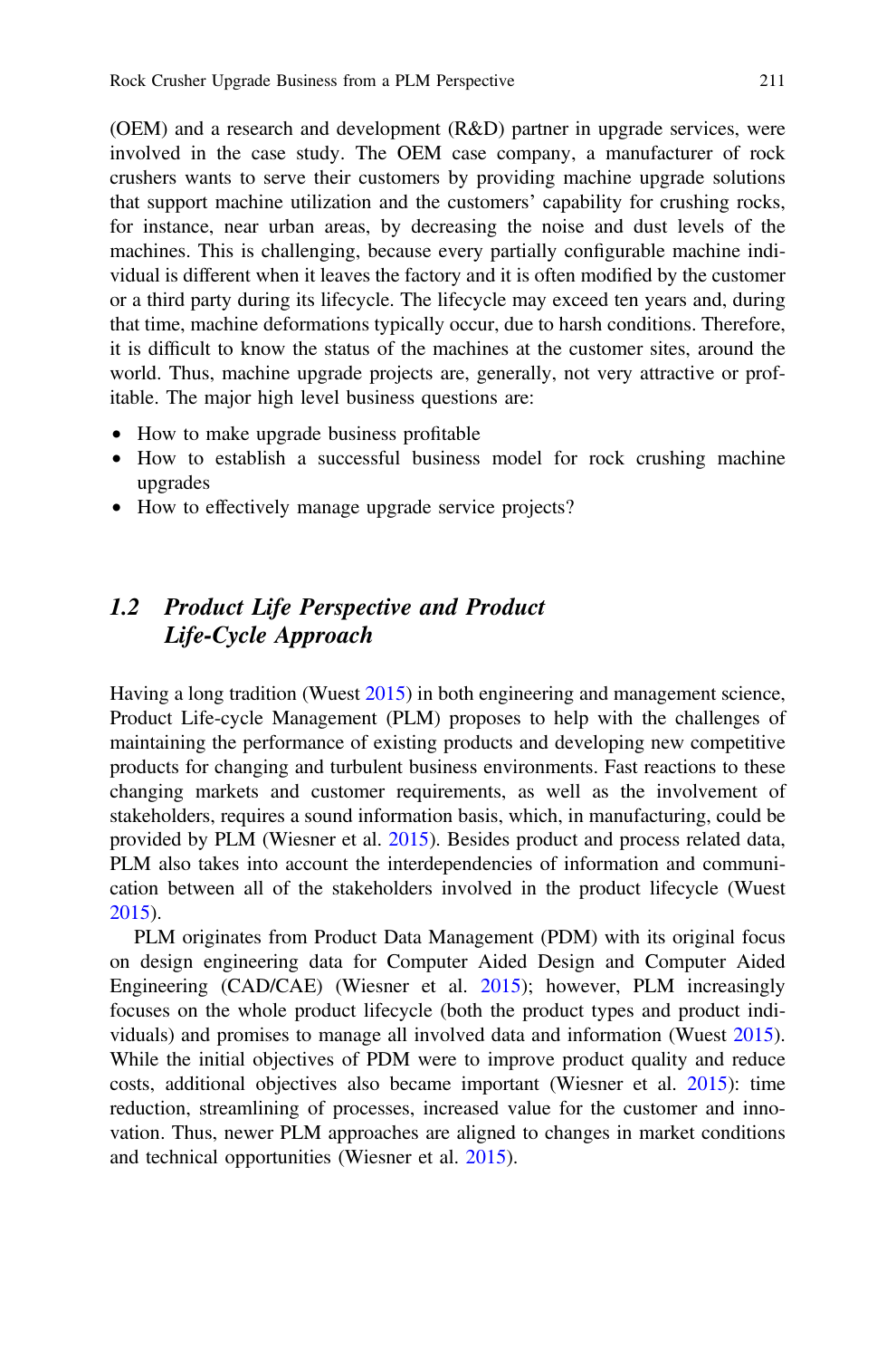In PLM, life phases of products can roughly be divided (Wiesner et al. [2015\)](#page-22-0) into the Beginning of Life (BoL), the Middle of Life (MoL), and the End of Life (EoL). This view is different from marketing, where a product life is divided into five phases: introduction, growth, maturity, saturation and degeneration (Wuest [2015\)](#page-23-0). To elaborate, the three phases of product life in PLM are (Wiesner et al. [2015\)](#page-22-0):

- BoL: The product is imagined as an idea in the minds of the designers, which are then converted into a detailed product specification, in the definition stage. During the realization phase, the product is manufactured and delivered to the customer.
- MoL: The product is in the possession of the customer, who uses it for their applications. The product is also supported by the manufacturer, in order to maintain its functionalities.
- EoL: The product loses its usefulness for its intended purpose. It is retired or upgraded by the manufacturer or disposed of by the customer for eventual reuse or recycling.

By definition, PLM takes a holistic view to product life, taking into account both the lifecycles of product types and families, as well as product individuals. However, as previously stated, the focus of PLM has been more on the beginning of life than on the middle or end of life phases. Newer proposed approaches such as "Closed-loop PLM" (Jun et al. [2007](#page-22-0)), take an even greater holistic view upon of the entire product lifecycle, which, ideally, also includes the end of one lifecycle merging into the beginning of the next (Wuest [2015\)](#page-23-0). The concept of a closed loop PLM provides the opportunity to maximize the benefits of the lifecycle operations. This raises the importance of knowing what the whole product lifecycle activities consist of, how its information is created, used, and modified during the product lifecycle, and which lifecycle information affects the product lifecycle operation (Jun et al. [2007\)](#page-22-0). The aim of a closed-loop PLM is to close the information gaps between the different phases and processes of the product lifecycle of individual products, both backwards and forwards (Wuest [2015](#page-23-0)). Recent PLM approaches also consider product related service in the lifecycle of products (Wiesner et al. [2015\)](#page-22-0). However, closed-loop PLM and service requires dealing with products as item-level individuals, which is still a common challenge (Wuest [2015\)](#page-23-0). In other words, manufacturing companies that want to develop and offer service products, e.g. product upgrades, often do not know the exact status of product individuals at their customer sites. The common question is how product individual level upgrades and service products can be supported in PLM?

## 1.3 Tool Selection

The main industrial problem treated in this chapter concerns making upgrade services profitable and establishing a business model to support that goal. This chapter covers the biggest bottlenecks. These are: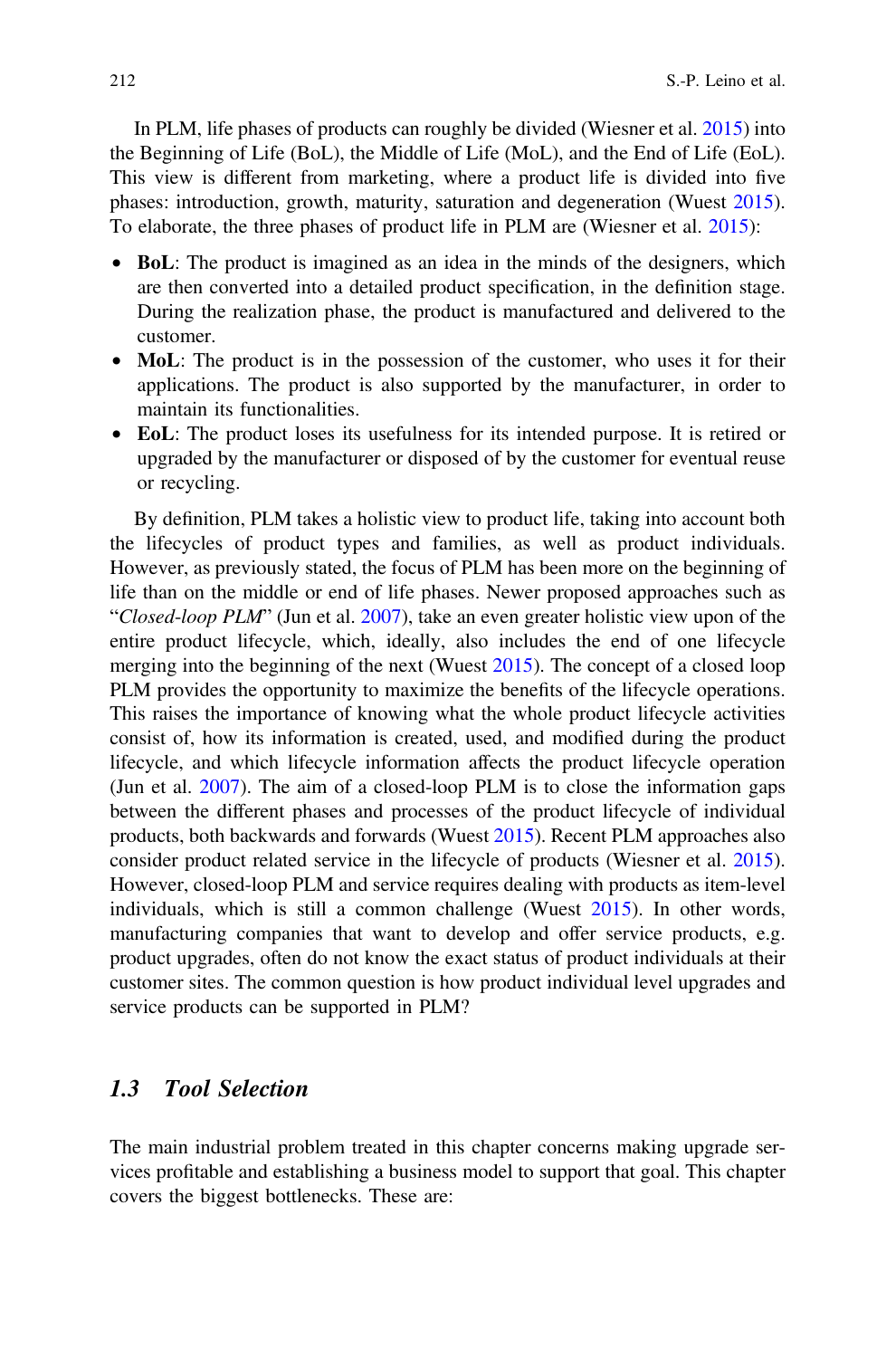- Knowing the actual status of the upgrade target, thus getting initial data and information for an upgrade delivery project
- Global communication with customers in the field, to form a true understanding of their needs and possible limitations
- Validation of customer requirements, to ensure that the needs are understood and correctly specified
- Management of upgrade service products and offerings
- Support of engineering design of upgrades, taking into account the limitations
- Collaboration and communication between the upgrade stakeholders
- Validation of the proposed upgrade solution with the customer
- Efficient information flow during delivery of the upgrade project.

As previously stated, PLM, for the case company, is the framework of developing and managing product related information, processes and collaboration. On the other hand, PLM as a theoretical concept as well as from an industrial implementation viewpoint, is just expanding to cover a product's middle-of-life, end-of-life, and service lifecycle management. The above listed bottlenecks are, at the same time, common PLM research targets and problems related to the case companies' upgrade service business. PLM is about creating, using, modifying, and managing product and service related information, for all stakeholders. In this case, information related problems are more specifically related to issues in Table 1.

The preliminary and principle selection of the proposed tools and solutions for the above described bottlenecks and the PLM information related problems are partly based on previous experiences with certain tools and techniques, and partly on a collaboration with other Clusters and partners, in the Use-it-Wisely (UIW) EU-project. The proposed main solutions to the problems and expected advantages are listed in Table 1.

| PLM related challenge                                                                                                           | Proposed<br>solution                                         | Expected advantage                                                                                                     |
|---------------------------------------------------------------------------------------------------------------------------------|--------------------------------------------------------------|------------------------------------------------------------------------------------------------------------------------|
| Creating digital data and information<br>about the target machine, including<br>3D geometry                                     | 3D scanning<br>(3D data<br>capture)                          | Fast and cost-efficient way to get the<br>actual status and geometry                                                   |
| Visualization of upgrade service<br>offerings and proposed solutions for<br>customers                                           | Augmented<br>Reality (AR)<br>Virtual<br>Environments<br>(VE) | Mobile and cheap solution for<br>operations in field<br>Possibility to test non-existing<br>solutions and environments |
| Visualization of the target machine<br>status and boundary conditions for<br>engineering designers                              | Virtual<br>Environments<br>(VE)                              | Possibility to test non-existing<br>solutions and environments<br>Effective way to share information<br>and knowledge  |
| Keeping digital data and information<br>up-to-date and sharing it in an<br>appropriate format, for all required<br>stakeholders | Cloud-based<br>PLM module                                    | Possibility to automate information<br>management and dynamically<br>involve different stakeholders                    |

Table 1 PLM related challenges of rock crusher upgrading and proposed solutions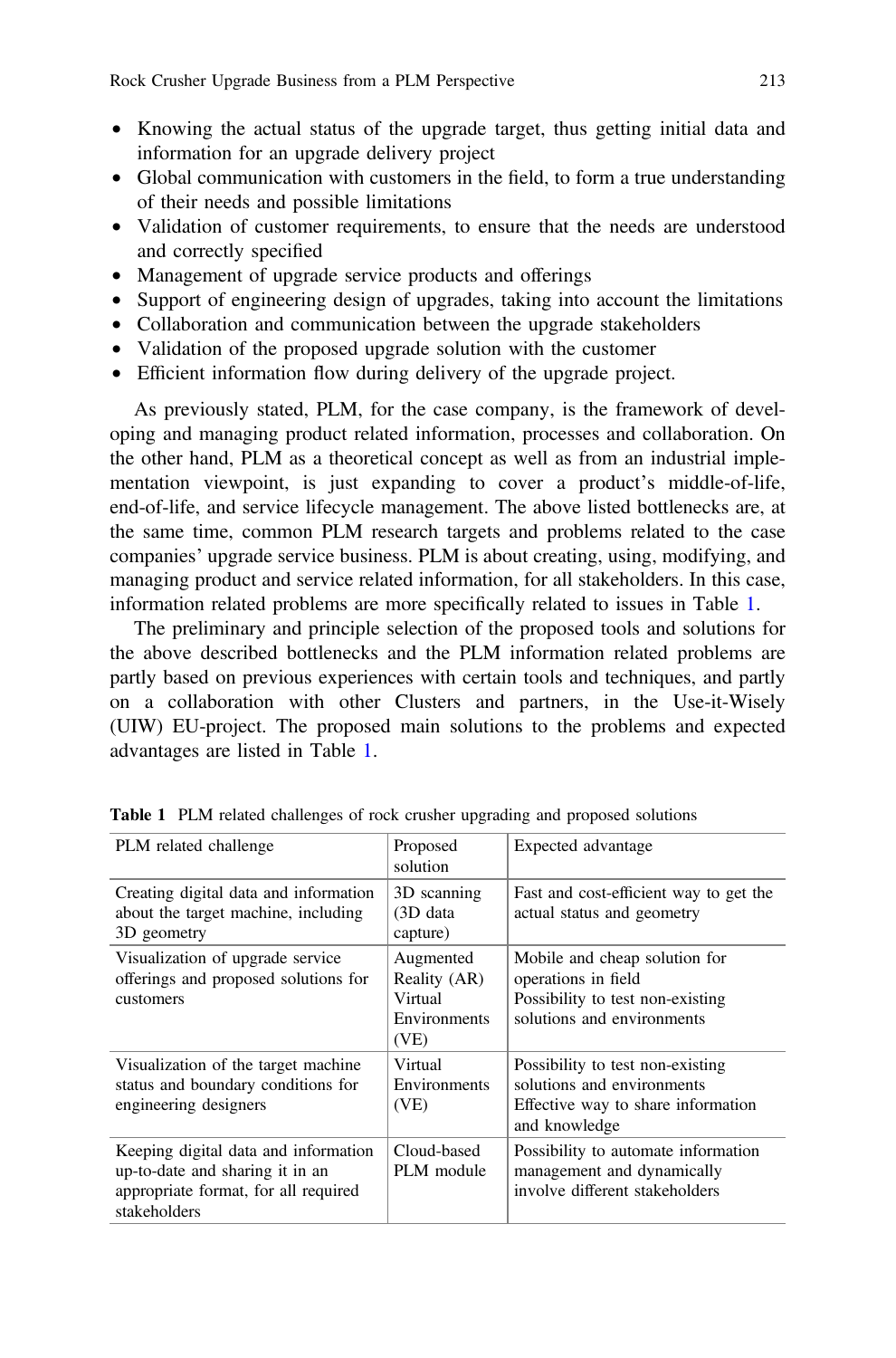Two major principles in proposing and selecting tools and solutions for the described problems are: (1) To utilize "COTS" Commercial Off-The-Shelf solutions and (2) the possibility to integrate them into company processes and information management systems, so that they benefit business. Different versions of the selected technologies are tested and developed from the perspective of functionality, user acceptance and business process benefit.

Finally, data processing and information flow between the applications that support the upgrade sales-delivery process is established, based on cloud technology and a product lifecycle management system. Modular and configurable upgrade solutions enable information re-use and an effective engineering design phase of the project.

Utilization of techniques and methodologies, such as VE and AR in this case context, can be put under the umbrella of "virtual prototyping", which is defined by (Wang, [2002](#page-22-0)) as follows: "Virtual prototype, or digital mock-up, is a computer simulation of a physical product that can be presented, analyzed, and tested from concerned product life-cycle aspects such as design/engineering, manufacturing, service, and recycling as if on a real physical model. The construction and testing of a virtual prototype is called virtual prototyping (VP)". When virtual prototyping is considered from an engineering design and product development viewpoint, taking into account product information management and the whole product lifecycle, it should be connected with PLM development. In (Leino [2015](#page-22-0)) the theory and practice of virtual environments, based on virtual prototyping in product development and product lifecycle management, is discussed. Furthermore, (Ovtcharova [2010\)](#page-22-0) provides a practical outline of the process definition and IT-system environment of "virtual engineering", and (Bordegoni et al. [2009](#page-21-0)) introduces a mixed prototyping approach and framework for product assessment. They see it as a practice for effective and rapid design reviews and validation of new products from an ergonomic and usability perspective. Engineering design reviews (see e.g. Huet et al. [2007\)](#page-21-0) are one of the most important application areas of virtual prototyping. However, the majority of the published virtual prototyping examples are related to new product development, which is not really the case, in this research. The important question is: how to mix the virtual and physical worlds of existing and to-be-defined objects?

## 1.4 State-of-the-Art of the Proposed Technical Solutions

Augmented (Mixed) Reality (AR) was proposed as a means of improving the customer interface, including visualization of upgrade offerings, as well as validation of upgrade solutions. It was also intended to assist service and maintenance workers in the field, for instance, in assembling the upgrade solution on top of an old machine. Augmented (Mixed) Reality involves the superposition of computer graphics over real objects or scenes (Shen et al. [2010](#page-22-0)). Compared with VR, AR is a semi-immersive design environment in which the users can see the real world,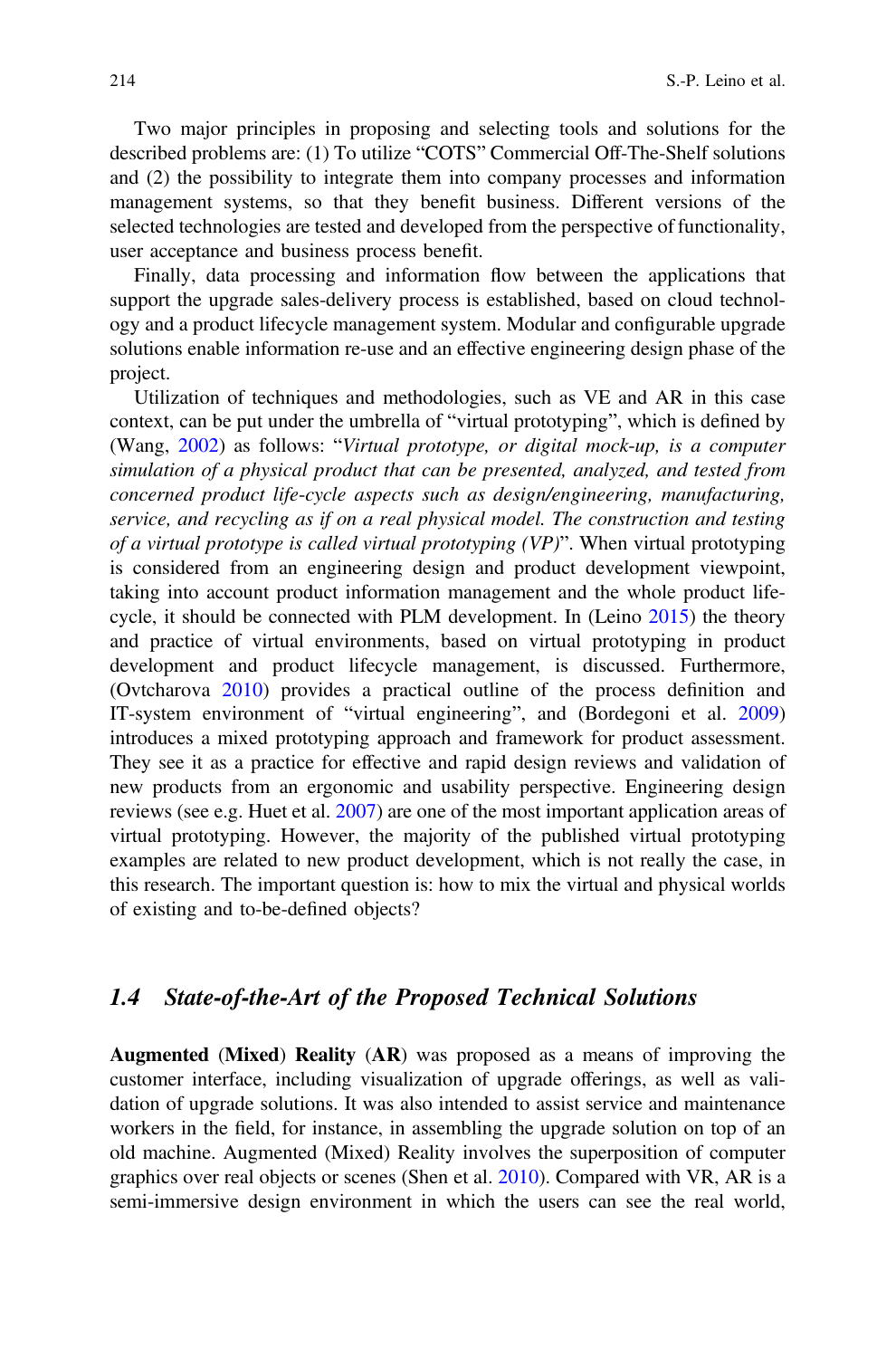while performing feature modelling, on a virtual product. Recent industrial applications of AR include, for instance, collaborative product design and development (Shen et al. [2010\)](#page-22-0), design reviews (Verlinden et al. [2009\)](#page-22-0), development and planning of complex production processes and systems (Dangelmaier et al. [2005](#page-21-0)) and architectural and Construction Site Visualization (Woodward and Hakkarainen [2011\)](#page-23-0). AR helps the understanding of project documentation (Meža et al. [2015](#page-22-0)) and enables graphical highlighting of an interesting phenomenon already in the design phase, thus, determining problems and risks, sooner (Tuma et al. [2014](#page-22-0)).

Virtual Environments (VE) were recognized as a medium for collaborative engineering design and as a communication medium between the upgrade service stakeholders, including the customers and partners in the supply network. Virtual Environments can be defined as "interactive, virtual image displays enhanced by special processing and by nonvisual display modalities, such as auditory and haptic, to convince users that they are immersed in a synthetic space." (Ellis [1994\)](#page-21-0). However, VE have presented challenges to human-computer interaction (Wilson and D'Cruz [2006\)](#page-22-0). Research with VE started in the 1960s, with NASA being one of the pioneer institutes. However, after several decades, the technical and methodological development of VE is now becoming mature enough for real and serious utilization in industry. VE is currently reliving a renaissance.

VE for virtual prototyping of assembly and maintenance verifications has already been introduced by Gomes de Sá and Zachmann ([1998\)](#page-21-0). They saw it as a very promising technology, but they also state that it would not become a wide-spread tool before being integrated with IT infrastructure. One of the recent studies related to the design review of complex industrial assemblies was introduced by Di Gironimo et al. ([2014\)](#page-21-0). They have already solved many of the product information management challenges specifically related to VE and PDM interfaces. Other manual assembly and maintenance related VE research were reported, for example, by Chryssolouris et al. [\(2000](#page-21-0)) and Gomes de Sá and Zachmann ([1999\)](#page-21-0).

3D scanning was proposed as a piece of technology that enables efficient initial data gathering (i.e. 3D geometry) at the customer site. 3D scanning is a technology that analyses real-world objects and environments in order to gather data on shape and appearance. From the data, three dimensional models of reality can be constructed. In principle, there exist two commercially available methods on the market: (1) active (e.g. laser, sonar) and (2) passive (e.g. photogrammetric scanning using mobile digital cameras). There are many recent examples of the use of different 3D scanning technologies in industry and civil engineering. The approach of Erdos et al. [\(2014](#page-21-0)) on retrofitting complex engineering objects, such as factories and utilization computer aided design, is similar to ours; however, their paper is more focused on the technical development of 3D scanning devices. Bosche and Haas ([2008\)](#page-21-0) report technical 3D scanning advancements in the architectural and construction sectors as do (Bi and Wang [2010](#page-21-0)) in manufacturing. Many of the recent technical developments are related to 3D scanning with portable devices, such as smartphones, tablets and PDAs. Examples of such research are reported, e.g. by Ancona et al. ([2015](#page-20-0)), Kolev et al. ([2014\)](#page-22-0), Tanskanen et al. [\(2013](#page-22-0)).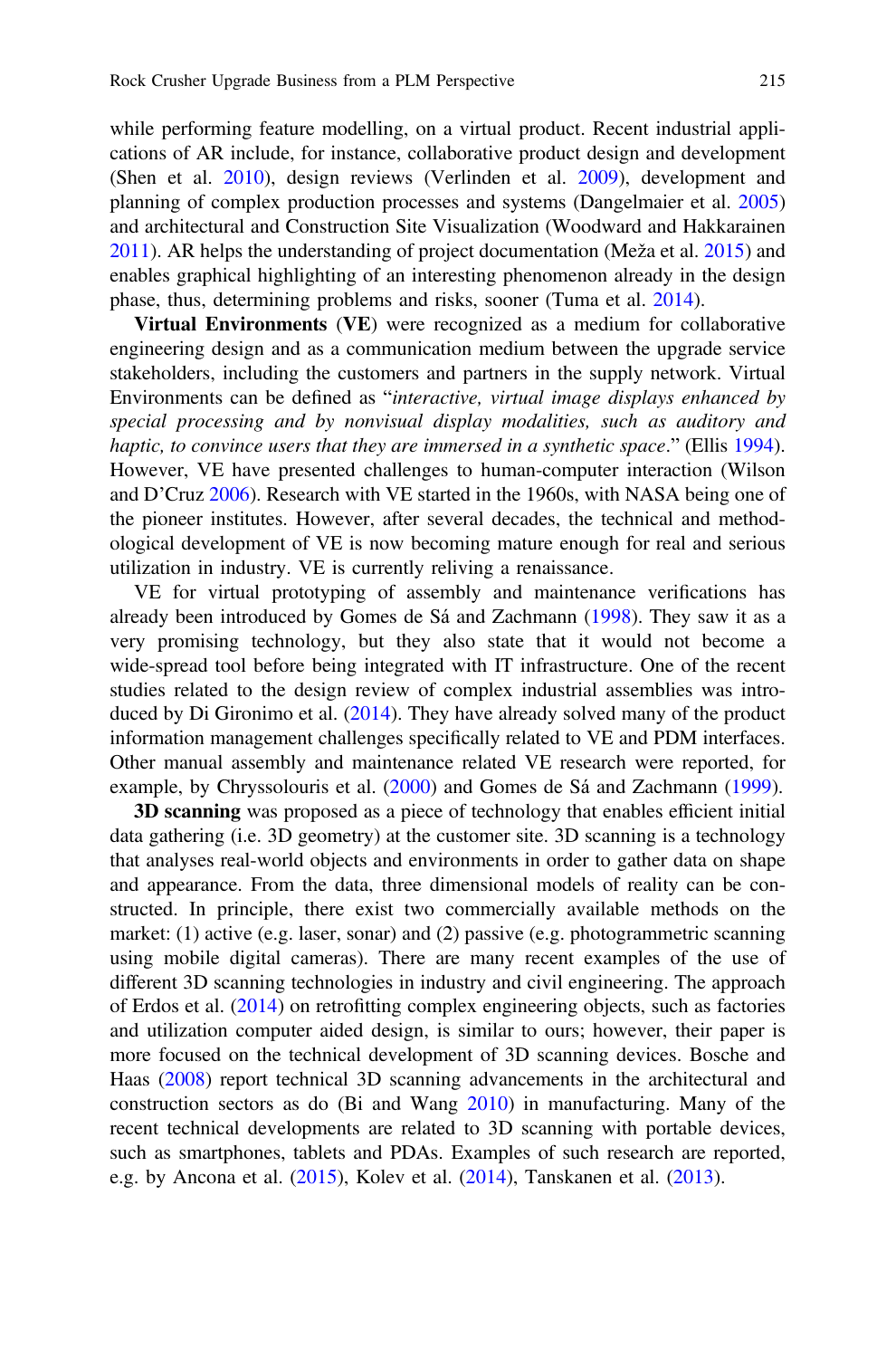3D laser scanning and point cloud based applications are used, for instance, in the renewal of electrical substations, when the original CAD models are outdated (Gonzalez-Aguilera et al. [2012](#page-21-0)), which is also similar to our approach. Kumar et al. [\(2012](#page-22-0)) have utilized point clouds in reverse-engineering and they introduced a detailed methodology of scanning and applications. Berglund et al. [\(2014](#page-21-0)) have reported how 3D laser scanning enables the capturing of spatial digitized data, quickly, in order to support discrete event simulations of production systems. This integration of point cloud data, with simulations, is supposed to enable better decision-making (Berglund et al. [2013\)](#page-21-0). It is also based on the created realistic visualization and better common understanding of the redesigned production systems (Lindskog et al. [2014\)](#page-22-0). Based on the experiences of (Weidlich et al. [2009](#page-22-0)), 3D laser scanning can enhance the creation of virtual test scenarios related to optimization and extension of existing environments.

## 1.5 Outline of This Chapter

The rest of this chapter is organized as follows: The next section introduces more detail on how the technical solutions were applied, what they are, and how they were tested and evaluated. Furthermore, the next section describes the conceptual definition of the new product upgrade service model. First, the as-is situation and requirements analysis are explained.

After that, in the Discussion section, the benefits and limitations of selected and developed technical solutions are reported and discussed compared to the requirements and situation before the projects, as well as compared to other published research. Also discussed are what implications can be drawn from this research for PLM development and implementation. Finally, concluding remarks are made on benefits and further challenges.

## 2 Tool Applications and Solution to the Company Challenges

The major business problems are:

- How to make upgrade business profitable
- How to establish a successful business model for rock crushing machine upgrades
- How to manage upgrade service projects efficiently.

These questions were approached by modelling the as-is situation in the case companies, discussing it with the product stakeholders and recognizing the most remarkable bottlenecks of the machine upgrade projects. These included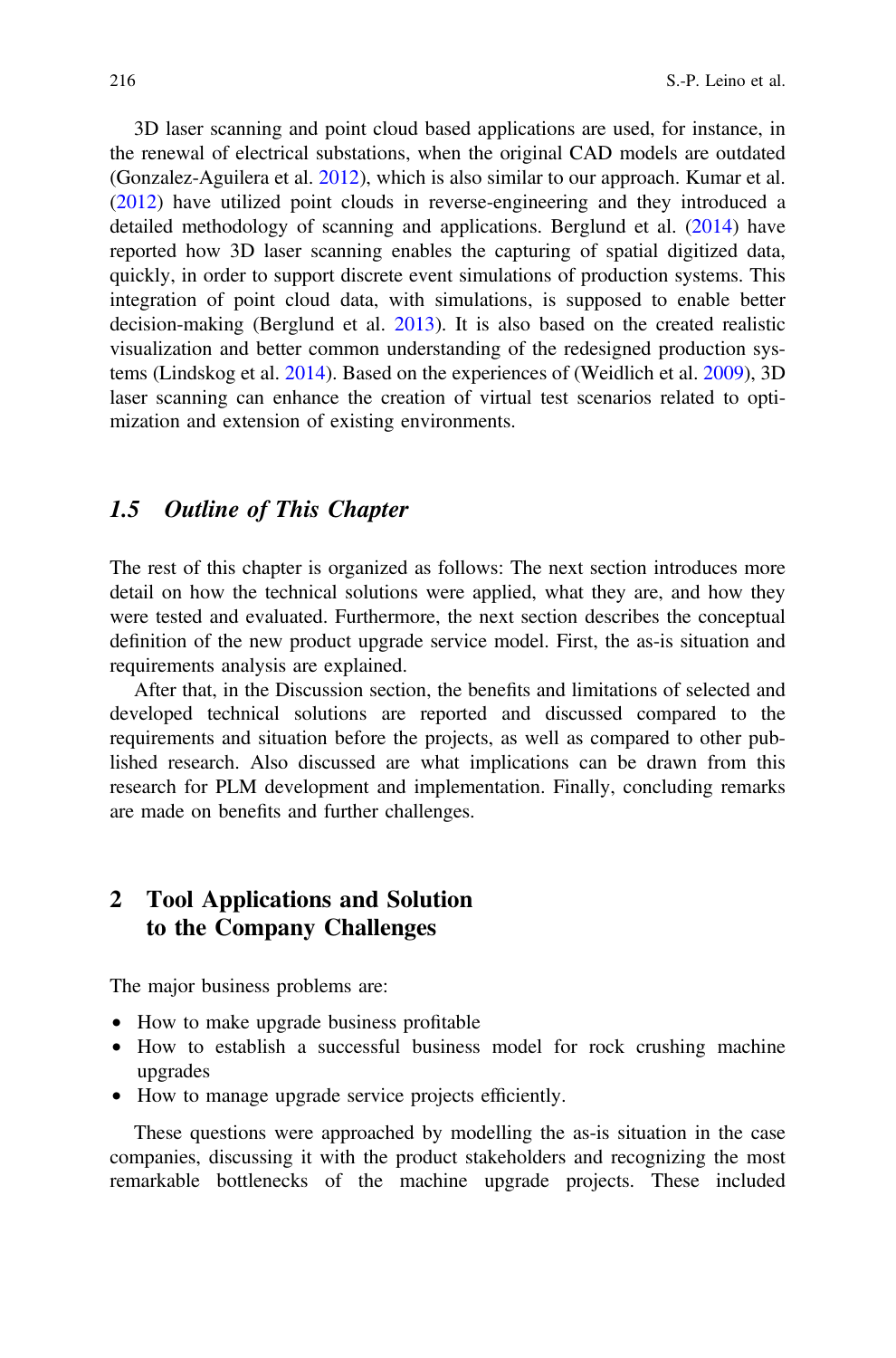<span id="page-8-0"></span>communication channels on the customer interface, validation of the problem definition with the customer, getting the initial data for the project, effectively designing an upgrade solution, verification of the solution and validation with the customer and end user. The business cases were created with the requirement of cheap and easy to use technology that can be integrated with business solutions.

Figure 1 illustrates the complex network of internal and external product upgrade stakeholders, and their concerns. The rich picture shows how society and authorities put into place regulations and ethical demands for the end-customers of the OEM manufacturing company concerning, for instance, noise and dust levels near urban areas. These demands originate with the end-customer and end-users and go to the OEM. For example, if end-users need to decrease the noise levels of their rock crushing machines, they may ask the OEM to upgrade the machine to fulfil the noise level requirements of the authorities. The OEM wants to serve the end-customer as well as possible, while simultaneously trying to keep their business profitable. They need to effectively manage the end-customer interface as well as their internal and external upgrade delivery processes. Previously, these processes have not been optimal, causing productivity challenges.

As was described in the Introduction section, AR, VE and 3D scanning were proposed as technical tools in order to meet the business goals of upgrading old rock crushing machines at customer sites. Cloud solutions and PLM system configurations were adopted to support the required information management processes. The following section introduces evaluation of the proposed technical applications.



Fig. 1 Rich Picture model describing the complexity of an as-is situation between stakeholders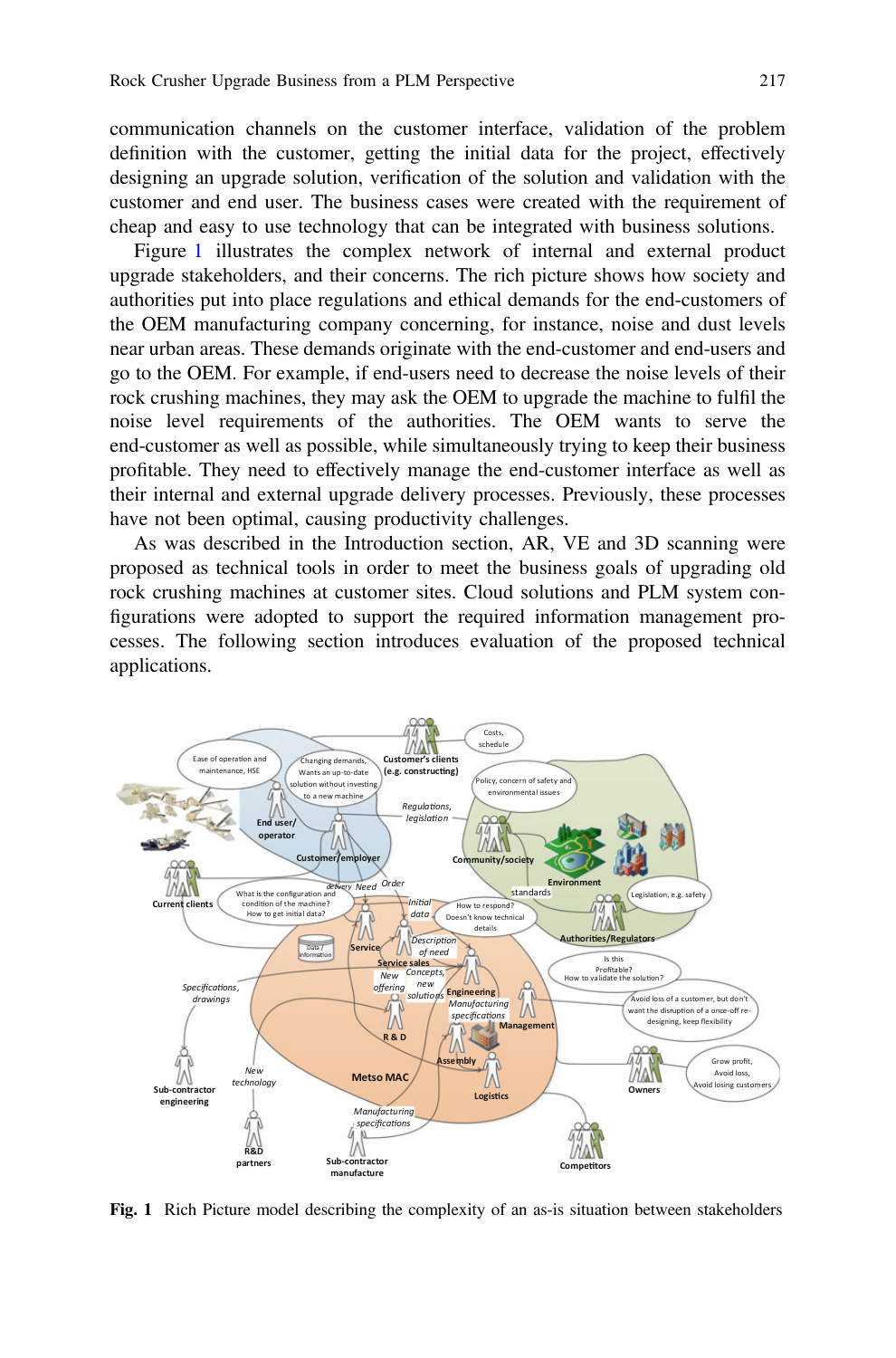### 2.1 Trials and Demonstrations

The tools and solutions to enable an innovative new business model for upgrading old machines were tested and developed during three trials and a demonstration period. This section introduces a summary of the goals, methods and results of the trials and demonstrations.

#### 2.1.1 Trial 1: Evaluation of the Proposed Business Model

Goal: The objective in Trial 1 was to discuss and evaluate a new proposed business model and preliminary ideas concerning new upgrade delivery processes and tools. The new business model should provide the possibility to design, configure and customize upgrades for the customers, machines, based on a catalogue of upgrades, with the support of advanced tools and solutions, which would help to reduce cost and delivery time. The aim was to improve profitability and systematize work.

Material and method: A process diagram ("Swim-Lane") was made from the proposed business model. It described a hypothetical sales-delivery process within the new business model in which organizational functions and/or networked companies are involved. The process diagram was evaluated by using a walk-through method in a focus group session.

Results: The new proposed business model received common acceptance from the focus group. However, the main discussion continued to be on current business challenges. Therefore, the summarized main challenges in the current upgrade process, were as follows:

- 1. Presently there is no clear upgrade process
- 2. Sometimes it is difficult to prepare a reliable and fast offer for a client after specific requests are made for an upgrade
- 3. Documentation needs to be improved for better information sharing
- 4. An easier and faster process for collecting initial data for upgrade projects is needed.

#### 2.1.2 Trial 2: Evaluation of 3D Capture Technology

Goal: The objective in Trial 2 was to test and evaluate different 3D scanning systems and the usefulness of produced 3D data, for upgrade design in Virtual Environments and in engineering/design application such as CAD/CAE.

Materials and method: During the test, data was collected and three different 3D scanning systems were compared. These systems included one laser scanning and two different systems for 3D reconstruction from multiple camera images. There were three different cases: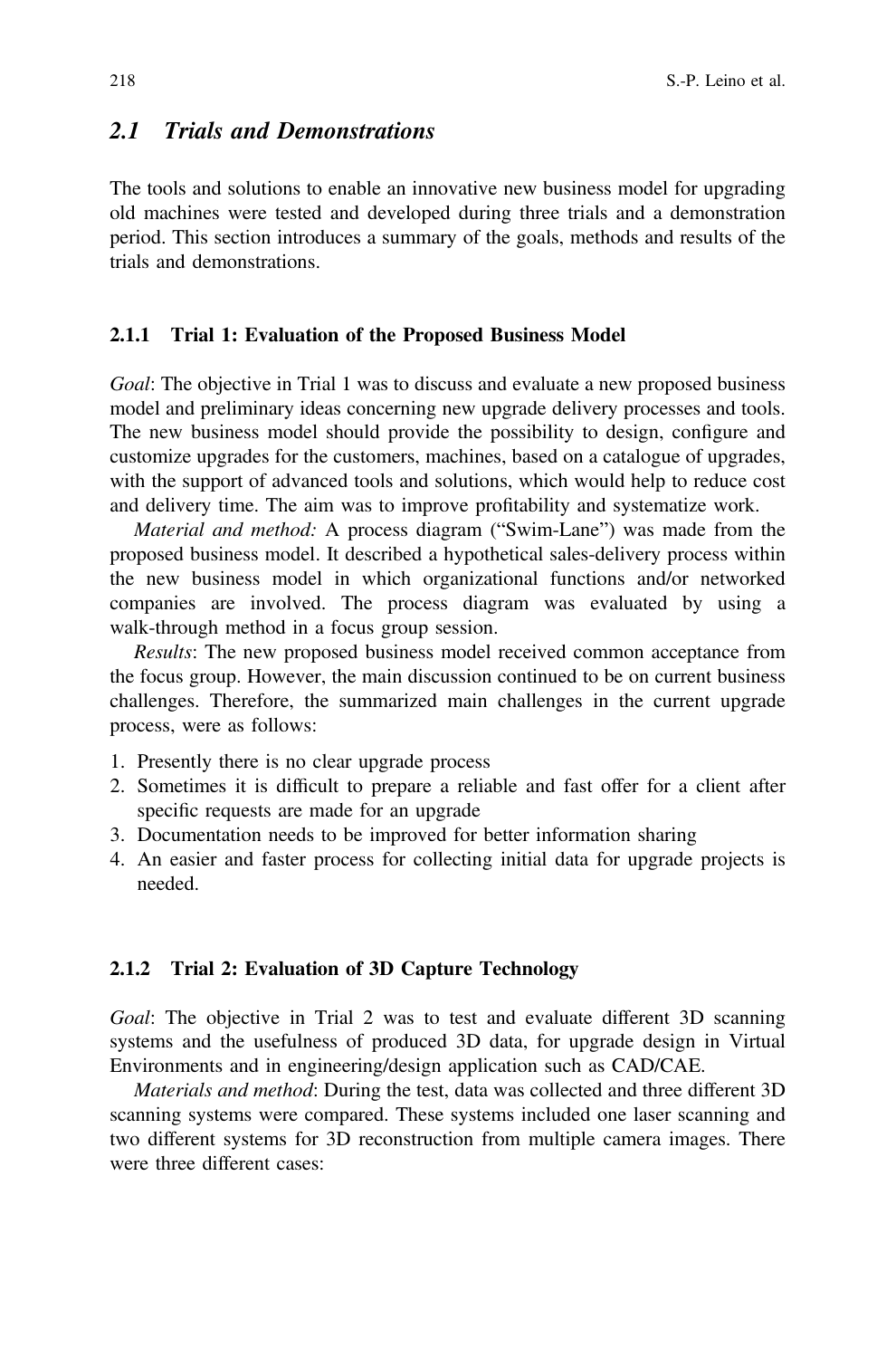- 1. A mobile rock crushing unit of the OEM
- 2. A commercial component—gear box
- 3. Production line—jaw crusher assembly line.

Two different 3D scanning techniques were tested: (1) laser (active) and (2) photogrammetric (passive) mobile digital camera (still and video) based. Figures 2 and 3 are from the first tests of camera based scanning.

Results: 3D scanning seemed to be a very useful technology. However, based on these tests, the data pipeline from the scanned raw data to CAD/CAE or VE software was only working properly in the photogrammetrically generated 3D models. This scanning accuracy is not always suitable for detailed design, but can be applied to concept design and discussing the boundary conditions for the design. The accuracy of laser scanning is probably also suitable for detailed design, however, the data import to the CAD and VR software did not yet work properly, with the given pieces of technology. Table [2](#page-11-0) explains the evaluated advantages and disadvantages of the two 3D scanning methods.

For instance, (Golparvar-Fard et al. [2011\)](#page-21-0) have also compared two 3D scanning methods, camera based and 3D laser scanning, in modelling the as-built status of a construction site. They concluded that camera based methods are less accurate, but that both methods are capable of producing 3D representations for visualizing the environment, from different viewpoints.



Fig. 2 In the Trial 2 Camera based photogrammetric 3D capture was applied in scanning a gear box at the OEM factory



Fig. 3 Laser scanning and generated point cloud representation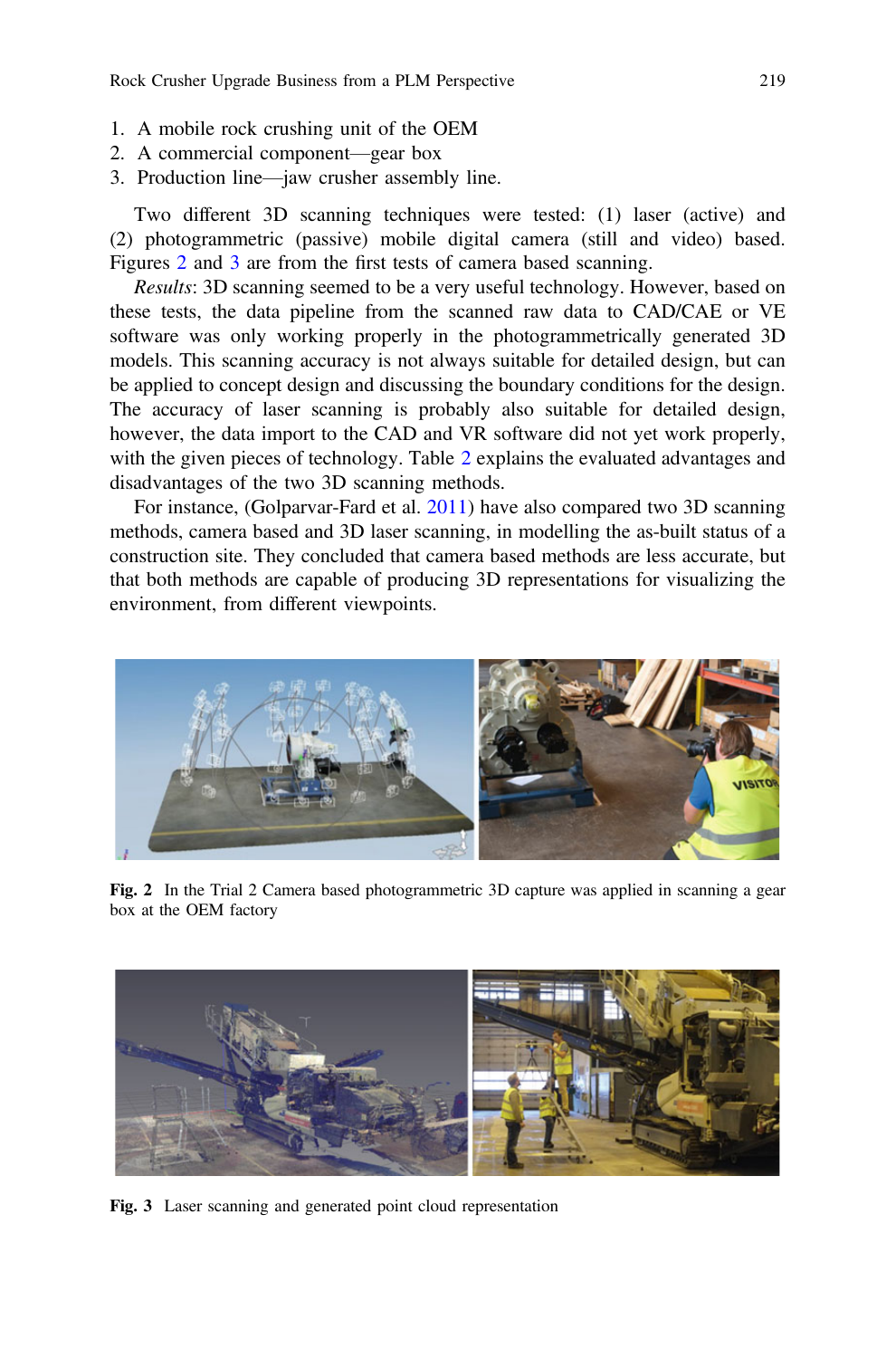#### <span id="page-11-0"></span>2.1.3 Trial 3: Evaluation of Digital Visualization Technology

Goal: The goal of Trial 3 was to evaluate two different 3D visualization systems, during an upgrade design. AR and VE systems were tested to support design reviews.

Materials and methods: The design object, reviewed in the test, was a machine maintenance platform attached to a mobile rock crushing machine. This was an upgrade module for an existing machine. The purpose of the maintenance platform was to provide a safe, ergonomic and efficient workspace for maintenance workers. In the AR test, the system included a virtual model of the upgrade module (the maintenance platform), the real rock crushing machine, a virtual frame and a cover, a real environment, three different postures of a digital human model (DHM) and a human participant. In the VE test system, the model included a virtual model of the product (the maintenance platform), a virtual model of the rock crushing machine, a virtual environment, three different postures of a DHM, a human participant and 3D models of hands and shoes. Nine people from the OEM company participated in the AR test and ten people from the company participated in the VE test. Questionnaires and interviews were used as data collection methods. Figure 4

| Method               | Advantages                                                                       | Disadvantages                                                                                                                 |
|----------------------|----------------------------------------------------------------------------------|-------------------------------------------------------------------------------------------------------------------------------|
| 3D laser<br>scanning | Accuracy<br>Speed                                                                | Not portable<br>Requires special training<br>Limited and/or laborious possibility to generate 3D<br>models for VE and CAD/CAE |
| Camera<br>based      | Can be used with a<br>normal smartphone<br>Easy-to-use<br>Relatively inexpensive | Limited accuracy<br>Model quality depends on user skills<br>Sensitive to light conditions                                     |

Table 2 Advantages and disadvantages of 3D laser scanning and camera based 3D capture



Fig. 4 Upgrade design review in a VE (left) and upgrade validation with an AR application (right)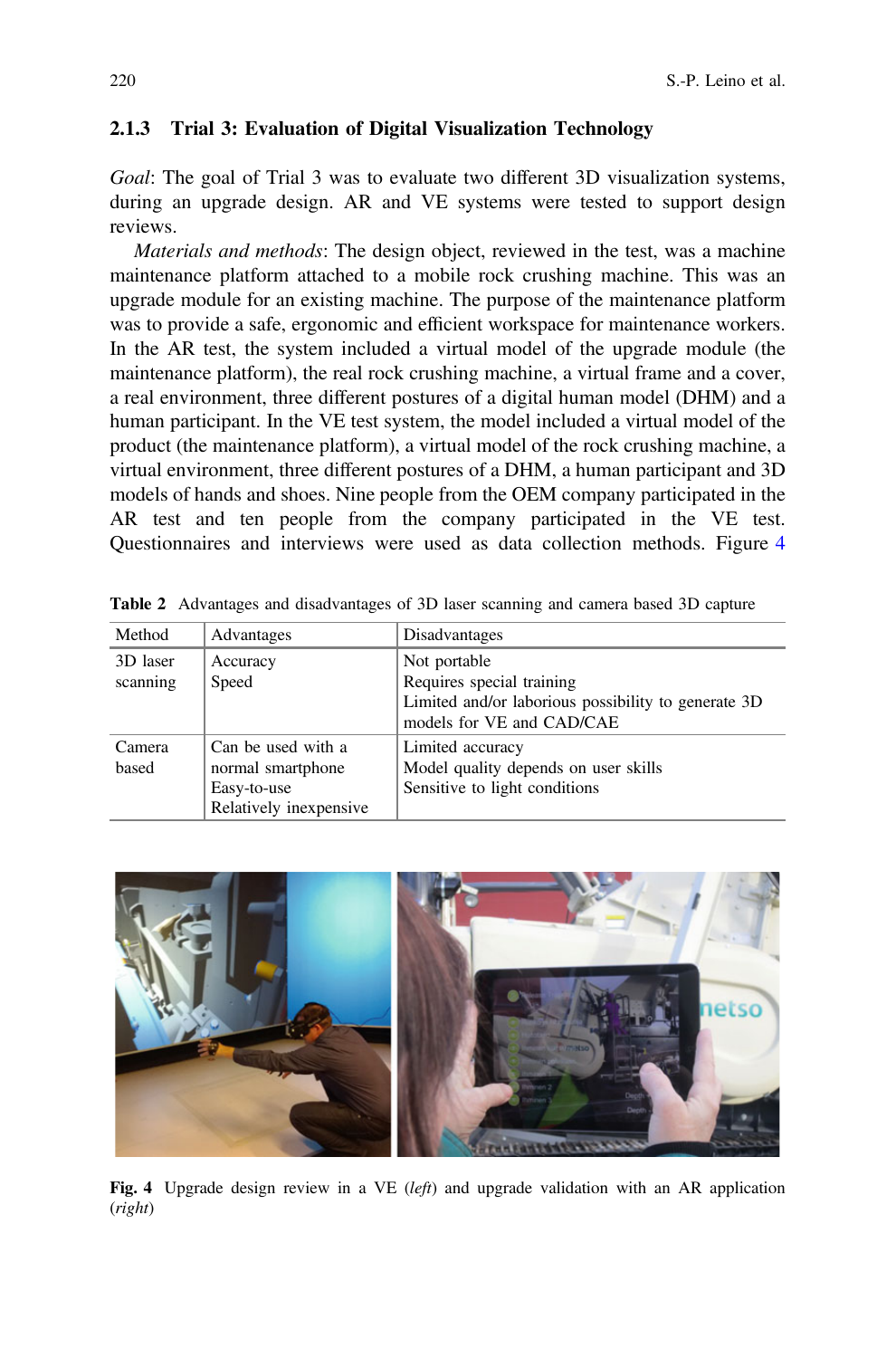shows the testing of the VE with the upgrade design engineer (left), and the testing of the upgrade visualization AR application, with an end user.

Results indicate that both of the AR and VE prototypes were suitable for assessment of certain human factor/ergonomic (HFE) related issues (Aromaa and Väänänen [2016\)](#page-20-0). AR-systems could be particularly valuable for illustrating upgrade solutions to the upgrade stakeholders (marketing, customers and assembly workers) in the field. The VE prototype was more comprehensive and immersive for the designers, when reviewing the HFE issues of the upgrade machine.

In addition, data sharing was tested. Data sharing was tested by means of the RD Cloud<sup>™</sup> platform. It allowed the 3D scanned data (point clouds, polygon models and design models related to photos and video) to be stored in the cloud, as well as the data collected from the AR-system. The users were able to understand and appreciate the potential of the tool, but it needs greater customization, according to the users' needs (i.e. show photos preview, allow CAD data conversion in other formats, enhance the uploading feature, etc.).

The demonstration phase was aimed at proving the technical maturity, usability and usefulness from the viewpoints of end users, customers and other stakeholders, as well as to demonstrate the big picture (capability from upgrade delivery process and data management viewpoints) and business impact potential. The three demonstration cases, and their evaluation criteria, are listed in Table 3.

Figure [5](#page-13-0) shows how the new pieces of technology should contribute to the upgrade delivery projects. Previously, there were no process or method definitions

| #              | Demonstration case                                                                                                                                                                                                                          | Evaluation criteria                                                                                                                                                                                                                                                                                       |
|----------------|---------------------------------------------------------------------------------------------------------------------------------------------------------------------------------------------------------------------------------------------|-----------------------------------------------------------------------------------------------------------------------------------------------------------------------------------------------------------------------------------------------------------------------------------------------------------|
| 1              | Smartphone, video based, 3D-scanning and<br>automatic 3D model creation. Data<br>collection for upgrades with collaboration<br>with engineering service provider                                                                            | Anyone should be able to use a smartphone<br>for scanning (no restrictive requirements on<br>how to record the video)<br>The quality of the pictures, the transfer<br>speed and the quality of the created 3D<br>model<br>Also the usability and the overall workload<br>and time of this scanning method |
| $\overline{2}$ | Noise encapsulation demonstration for a<br>customer (or sales personnel) with AR and<br>VR. Review a large scale machine upgrade<br>with a customer, verify key customer<br>requirements, such as maintainability,<br>transportability etc. | User experience, interviews and monitoring<br>(end-customer, serviceman, designer)                                                                                                                                                                                                                        |
| 3              | Dust suppression or safety upgrade<br>installation (combination of Cases #1 and<br>#2). Review a minor/mid-size machine<br>upgrade with engineering and customer                                                                            | Get initial data from existing products (3D<br>scanning with video)<br>Check the upgrade installation in 3D CAD,<br>with a scanned model<br>Also check with a virtual model and AR<br>Data pipeline<br>Interview test users (assembly workers,<br>designers, servicemen, sales, customer)                 |

Table 3 Demonstration cases and their evaluation criteria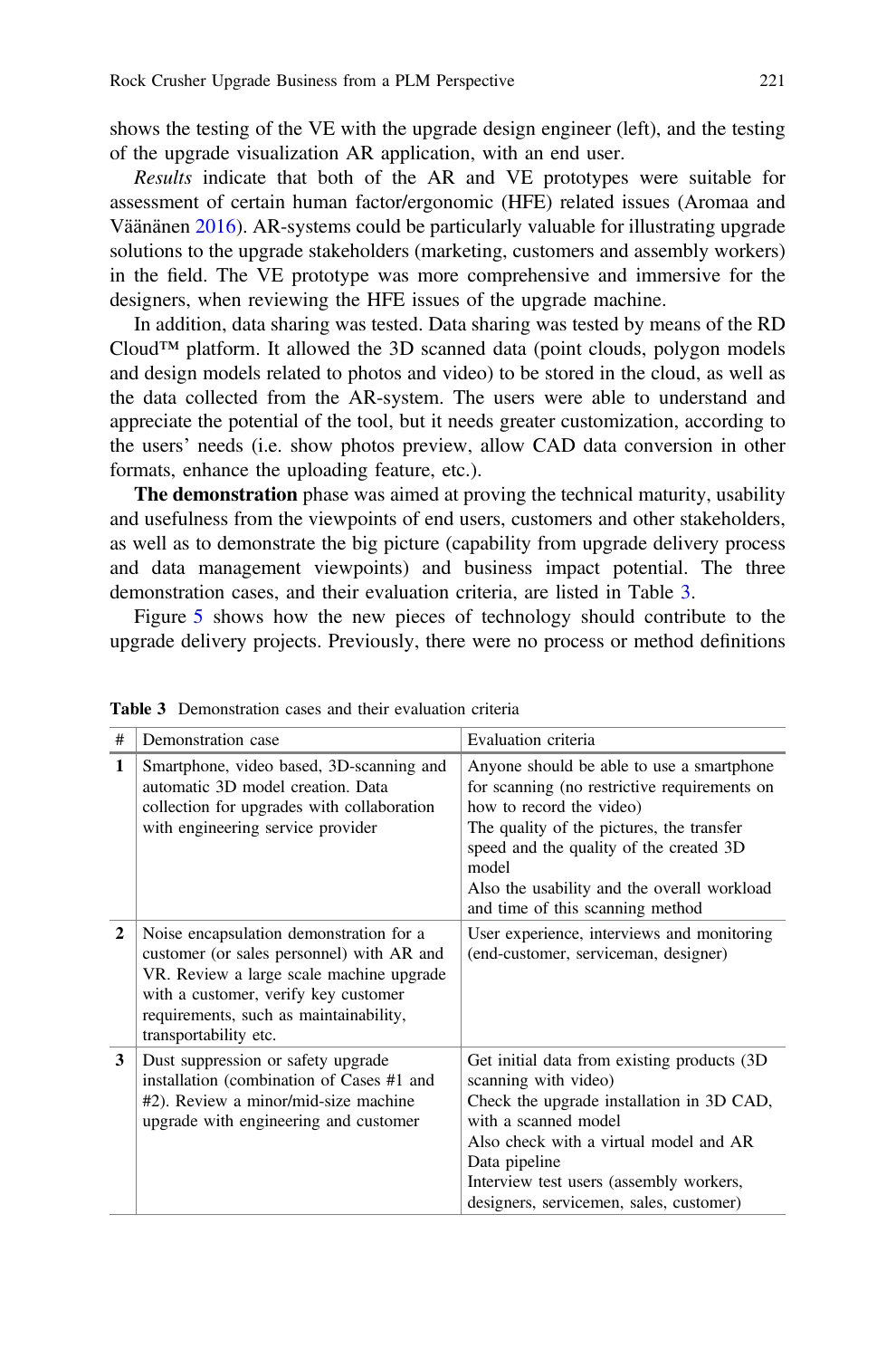<span id="page-13-0"></span>

Fig. 5 The new innovative rock crusher upgrade delivery process that exploits 3D capture, AR/VE and Cloud

for old machine upgrade projects. It has been more of an ad hoc activity, as described in Fig. [1.](#page-8-0) Product processes of the OEM company have been optimized for configuring and producing new machine variants, and the upgrade projects have been disturbing this day-to-day business. Moreover, it has had a narrow perspective without taking into consideration the roles of partners, suppliers and customers. Firstly, the UIW-approach made these processes and roles explicit, taking into account the whole chain, from customer needs to upgrade deliveries. Secondly, in the UIW-approach, the aforementioned pieces of technology enable the retrieval of information on the initial situation at a customer site, collaborative design and verification and validation of the upgrade solutions (Fig. 5). Cloud solutions enable information flow and processing.

## 3 Discussion

The main high level industrial problems touched in this chapter was about making upgrade services profitable and establishing a business model to support that goal. However, this chapter does not describe a business model; neither does it show quantitative evidence about increased profitability. Nevertheless, this chapter does discuss how future novel pieces of technology may change upgrade project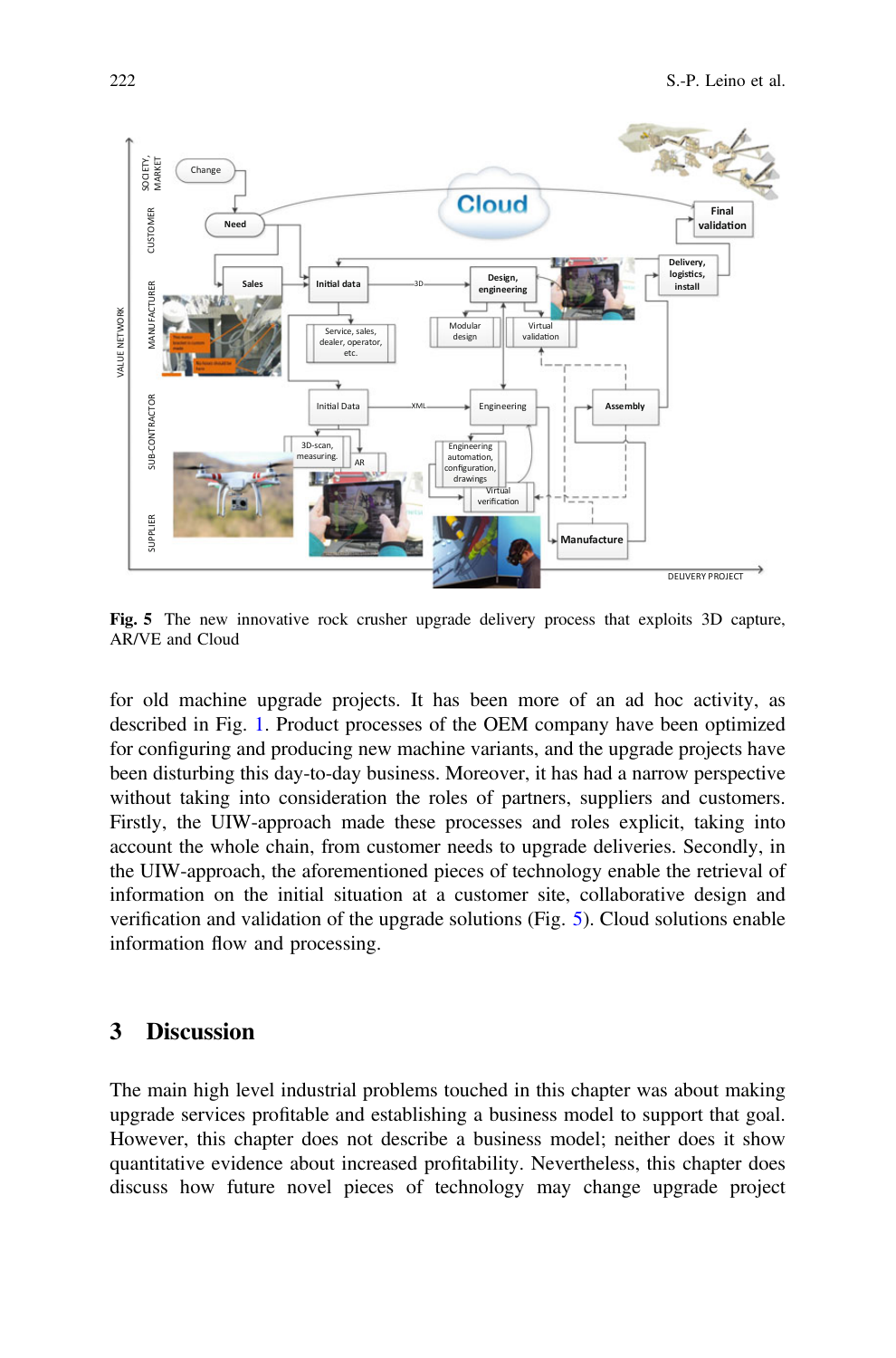processes and remove current major process bottlenecks that hinder profitability. There is no quantitative data supporting the claimed productivity increase. Instead, productivity is claimed to be increased by better effectivity, more value adding work and less waste in the upgrade processes. This was preliminary assessed by using as-is and to-be process models and simulation games. The main bottlenecks of upgrade service profitability are related to knowing the actual status of the upgrade target, communication and collaboration with stakeholders such as customers, engineers, service personnel and supply networks, as well as effective tool, method and information management, during an upgrade delivery project. Thus, optimal support for the design process requires integrated 3D digitalization and a multidisciplinary approach in order to solve the complex problems (Weidlich et al. [2009\)](#page-22-0).

The new approach is based on clever engineering design solutions for the upgrade products, as well as on the digitalization of information flows of the upgrade projects. Clever engineering design solutions mean modularized upgrade products and services that can be configured, at least partially, for a specific customer need. Thus, less engineering work from scratch is needed. Digitalization of information flows means, of course, that information is in digital format, but also that it flows through an upgrade service project smoothly. It means that the data and information are correct, up-to-date and available for all stakeholders, when needed. This is the task of PLM. PLM should support (Jun et al. [2007](#page-22-0)): Management of lifecycle objects, collaboration between customers, partners and suppliers, and the firm's ability to analyse challenges and make decisions on them. In most cases, it is necessary to share product information with several suppliers and partners.

Digitalization saves a lot of calendar time and unproductive work, but it also makes information content richer. When, for instance, a realistic digital 3D model of the upgrade target is instantly available to designers, they can begin the definition upgrade solution immediately, with more reliable initial data. Furthermore, additional information about the upgrade target status can be attached to the model. This means making information content rich, which is also the task of PLM. Productivity increases by decreasing unproductive work during an upgrade delivery project. When information is correct and available, there is less need for searching and rework due to wrong status information and corrections. The status information can be discussed among all stakeholders and decisions can be made based on better quality information. For instance, 3D laser scanned models can increase understanding and bridge the gap between different areas of expertise (Lindskog et al. [2013\)](#page-22-0).

Requirement specifications of the upgrade can be validated with the customer and the proposed upgrade solutions can be verified against the requirements and validated with the customer, based on virtual models. Virtual design reviews allow multiple designers and other stakeholder to highlight possible design flaws and make choices in real time (Di Gironimo et al. [2014\)](#page-21-0). When design flaws are recognized earlier, with a virtual prototype model, and engineering changes are made based on them, there is a potential for decreasing changes with manufactured physical products.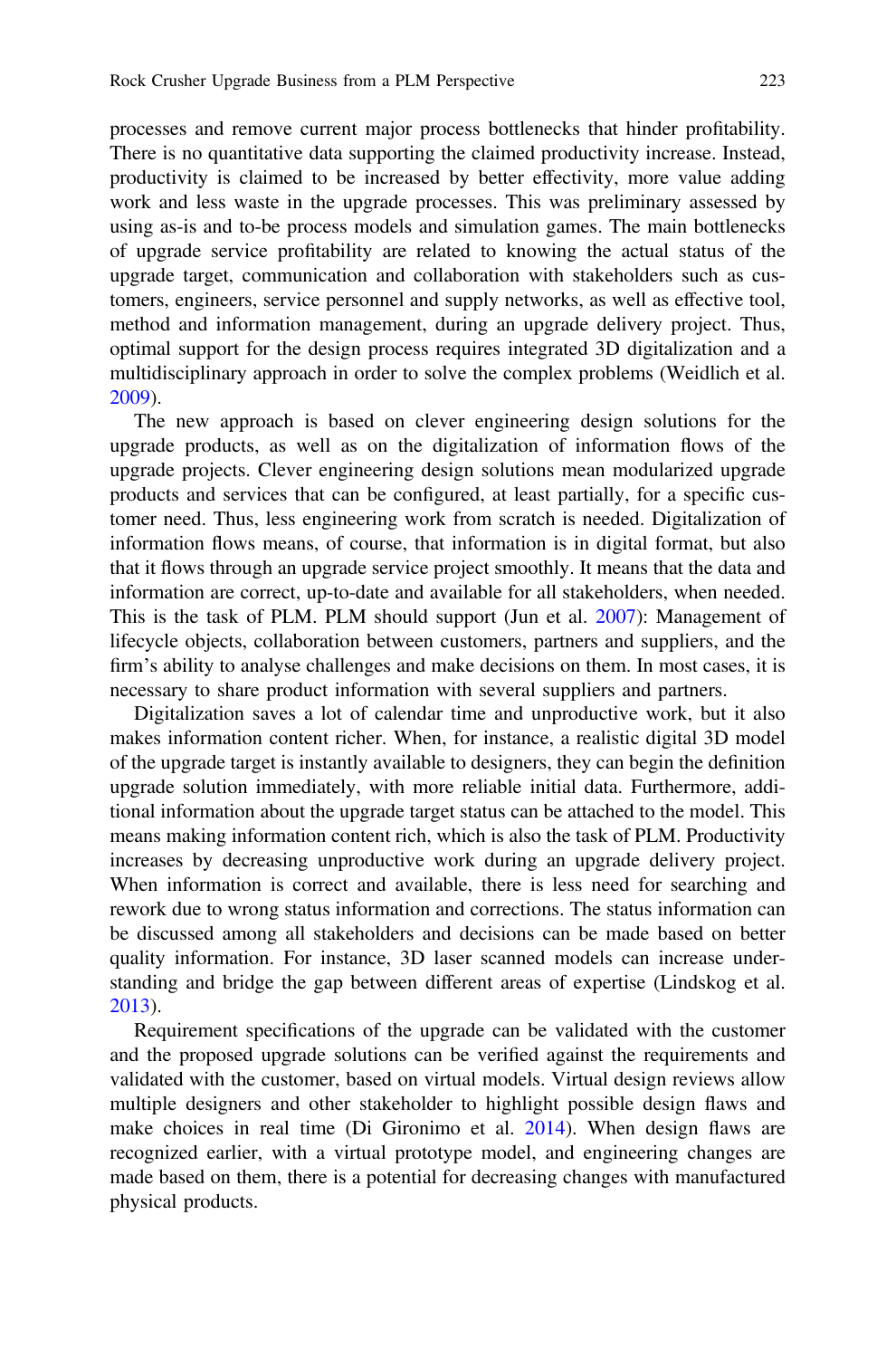Furthermore, AR- and VE-based visualization enables better understanding of information, and thus, better communication and involvement of the stakeholders. People with different backgrounds and prior knowledge can create similar mental models, which enables better discussion and decision making (Lindskog et al. [2013;](#page-22-0) Leino [2015\)](#page-22-0). Virtual models enable stakeholders that are unexperienced with CAD to work with virtual prototypes (Gomes de Sá and Zachmann [1999](#page-21-0)). Additionally, the stakeholders can virtually test and train the use of the products, before they exist, which can lead to improved usability and ergonomics (Ottosson [2002](#page-22-0)).

Therefore, more knowledge is involved in the process, which decreases uncertainty and improves the quality of decision making. The changing market situation and customer needs can be responded to with better knowledge management, leading to new product-service innovations. VE based virtual prototyping does have the potential to improve overall product quality, especially for those business processes where humans play an important role (Gomes de Sá and Zachmann [1999\)](#page-21-0). Therefore, the potential business impact of VE is also manifested though a more holistic view of the PSS, rather than just a component or product centric view (Ovtcharova [2010\)](#page-22-0).

## 3.1 Product Lifecycle Management Perspective

There is an industrial need to have easy access to product use phase (MoL) information, in order to better provide a value adding combination of products and services for customers (Lejon and Jeppsson [2015\)](#page-22-0). On the other hand, manufacturing companies still have a traditional engineering approach to the tangible part of engineering and leave the intangible service element to intuitive processes and methods (Cavalieri and Pezzotta [2012](#page-21-0)). The shift from traditional product centric product development to PSS development is an opportunity to create radical innovations (McAloone and Andreasen [2004](#page-22-0)), but it requires an increased awareness of complex lifecycle issues, including variance of stakeholders and societal issues. Cavalieri and Pezzotta have discussed using virtual environments for interaction between service providers and clients and visualizing new service concepts. A similar approach is part of our UIW-concept, as well. Virtual environments and virtual prototyping enables extending the virtual phase of the product lifecycle towards service planning and management, thus integrating traditional PLM and SLM (Service Lifecycle Management).

However, from a PLM perspective, a sound methodology to combine product lifecycle and service lifecycle does not exist. Therefore, challenges remain for closing feedback loops from, for example, the service delivery to the BoL phase of products (Wiesner et al. [2015\)](#page-22-0). The closed-loop PLM approach intends to close these loops and emerging new technologies enable the gathering and analysing of product lifecycle information and decision making, without spatial and temporal constraints (Jun et al. [2007\)](#page-22-0). In recent papers, e.g. (Lejon and Jeppsson [2015](#page-22-0)) feedback loops are closed using advanced sensor technology that records the events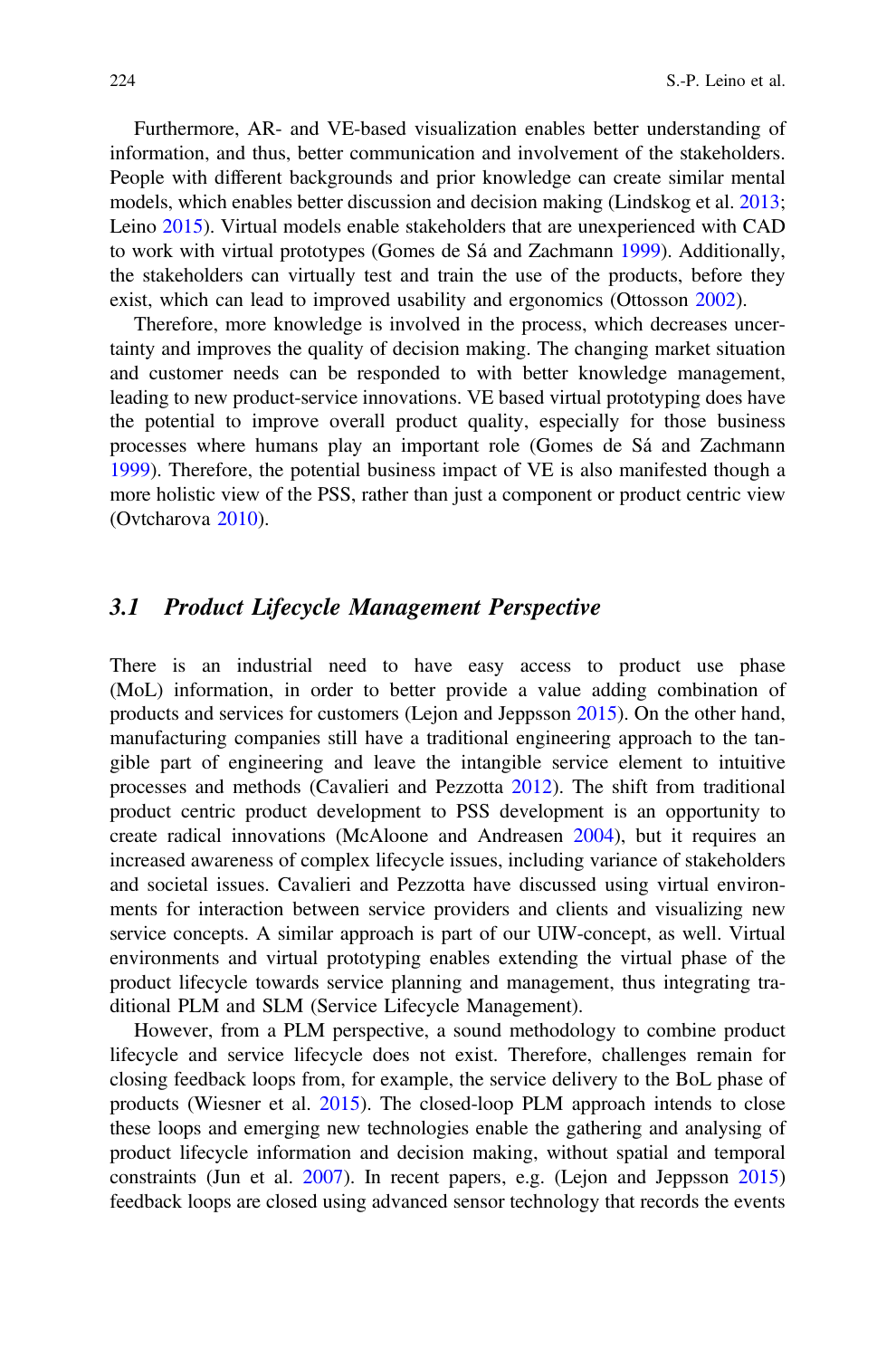and status of the technical product, itself. Thus, our UIW-approach contributes to the closed-loop PLM and service lifecycle management by providing an approach that utilizes AR, VE and 3D scanning for gathering and analysing product lifecycle information.

The main phases of product life are the beginning of life (BoL), the middle of life (MoL), and the end of life (EoL). In the closed-loop PLM, designers and production engineers receive feedback information from distributors, maintenance/ service, customers, re-manufacturers, etc. This information, from the MoL and the EoL, can also be indirectly used for the design and production of the next generation products (Jun et al. [2007\)](#page-22-0). Traditionally, this kind of product individual status information is lacking in product design and development, but the closed-loop PLM aims to enable it in successful business operations. Thus, our UIW-approach contributes to closing two information loops in product life:

- 1. Upgrading a product individual at a customer site
- 2. Bringing the product MoL and EoL knowledge to a new product and service design and development.

The Closed-loop PLM can have direct and indirect loops of information flows over an extended product lifecycle, meaning that a lot of product lifecycle information can be accumulated and used, not only in the current lifecycle, but also with the next (Jun et al. [2007\)](#page-22-0). Our UIW-approach enables the gathering of the digital status data and information, such as a 3D model of an item-level product individual and information about its use and circumstances, at the customer site. This approach can contribute to the concept of Product Avatars (Wiesner et al. [2015\)](#page-22-0), where the idea is to create virtual, item-level, product individual models, where product lifecycle information is linked. It encompasses philosophical ideas similar to that of the German "Industry4.0" concept (see e.g. Brettel et al. [2014](#page-21-0)), where production systems and product individuals should have virtual twins. Our 3D approach enables both the effective design and development of an upgrade delivery PSS through the virtualization of the product and the related work tasks. Furthermore, it enables the taking of product MoL and EoL information into account, when designing and developing new generation products and services (Fig. [6](#page-17-0)).

## 3.2 Tool Use Limitations

Relatively new pieces of technology have been developed and tested as part of the UIW-product-service upgrade approach. They have not really been implemented into business processes; this study has been more of a proof-of-concept. The technology maturity, usability and benefits have been evaluated against business cases in order to assess the realistic potential in creating new value and innovative upgrade business. Here, it is important to understand that value cannot be purely measured quantitatively in money, but rather that value is created in more fluent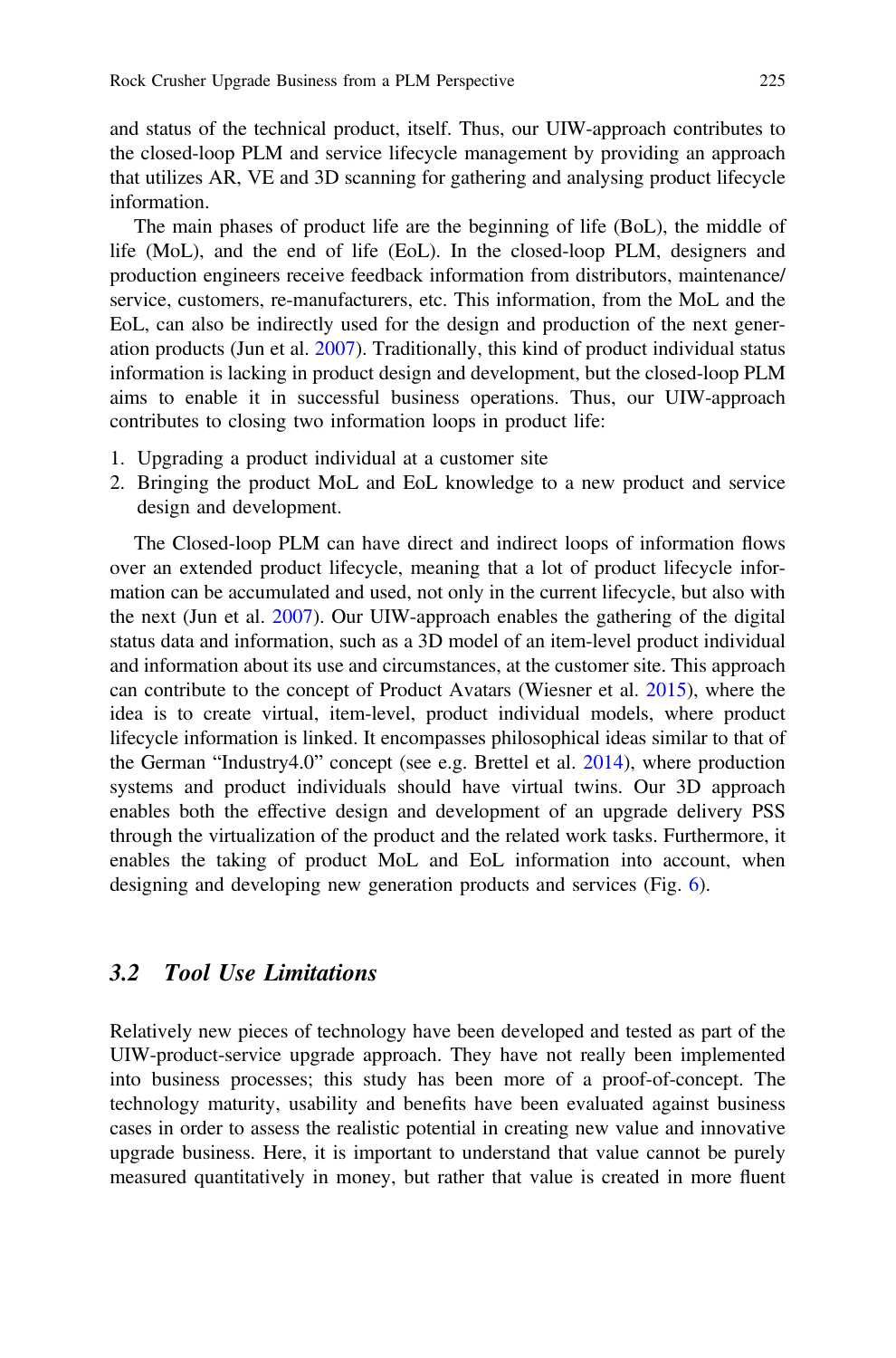<span id="page-17-0"></span>

Fig. 6 Closing knowledge loops of product lifecycle by virtualisation product representations

processes, such as customer satisfaction and quality. On the other hand, if we consider the impacts on productivity (Tangen [2005\)](#page-22-0), we need to distinguish between efficiency (doing things right), effectivity (doing the right things) and usability. Previously, it was claimed, that our UIW-approach increases productivity by decreasing the amount of waste, such as searching for information and unnecessary rework. This can only be evaluated by looking at the impact at the business success level. The difference between evaluating the usability and efficiency of a certain tool, such as an AR device, and the effectivity on a business process level, can be described with the distal/proximal evaluation model (Blessing and Chakrabarti [2009\)](#page-21-0). What clearly increases productivity, where the total upgrade process is concerned, is the use of digital models created in VE as instruction material in AR (Damgrave et al. [2014](#page-21-0)).

The limitations of the present VE system result in an inability to test all aspects of design, which often leads to only emphasizing the testable aspects (Damgrave et al. [2014](#page-21-0)). Virtual prototyping, which is also VE and AR based, has been commonly claimed to shorten product development lead times and increase flexibility. However, the above mentioned problem, of the possibility to simulate all aspects of design, may lead to a situation of "pseudoflexibility" (Damgrave et al. [2014](#page-21-0)).

So far, in the UIW-project, it has not been possible to see the actual distal impacts, i.e. business benefits. However, the tested tools and methodology seem very promising. Considering the rapid technological progress, it is safe to say that it may be a potential game changer in upgrading business.

However, there is a "*Virtual prototyping paradox*" (Leino [2015](#page-22-0)) involving the difference between the claimed benefits and the expectations related to VE and virtual prototyping, and the actual industrial implementations and evidence for business advantages. On the one hand, this may be caused by the ambiguous definition of virtual prototyping. It seems to be useful for practically everything, but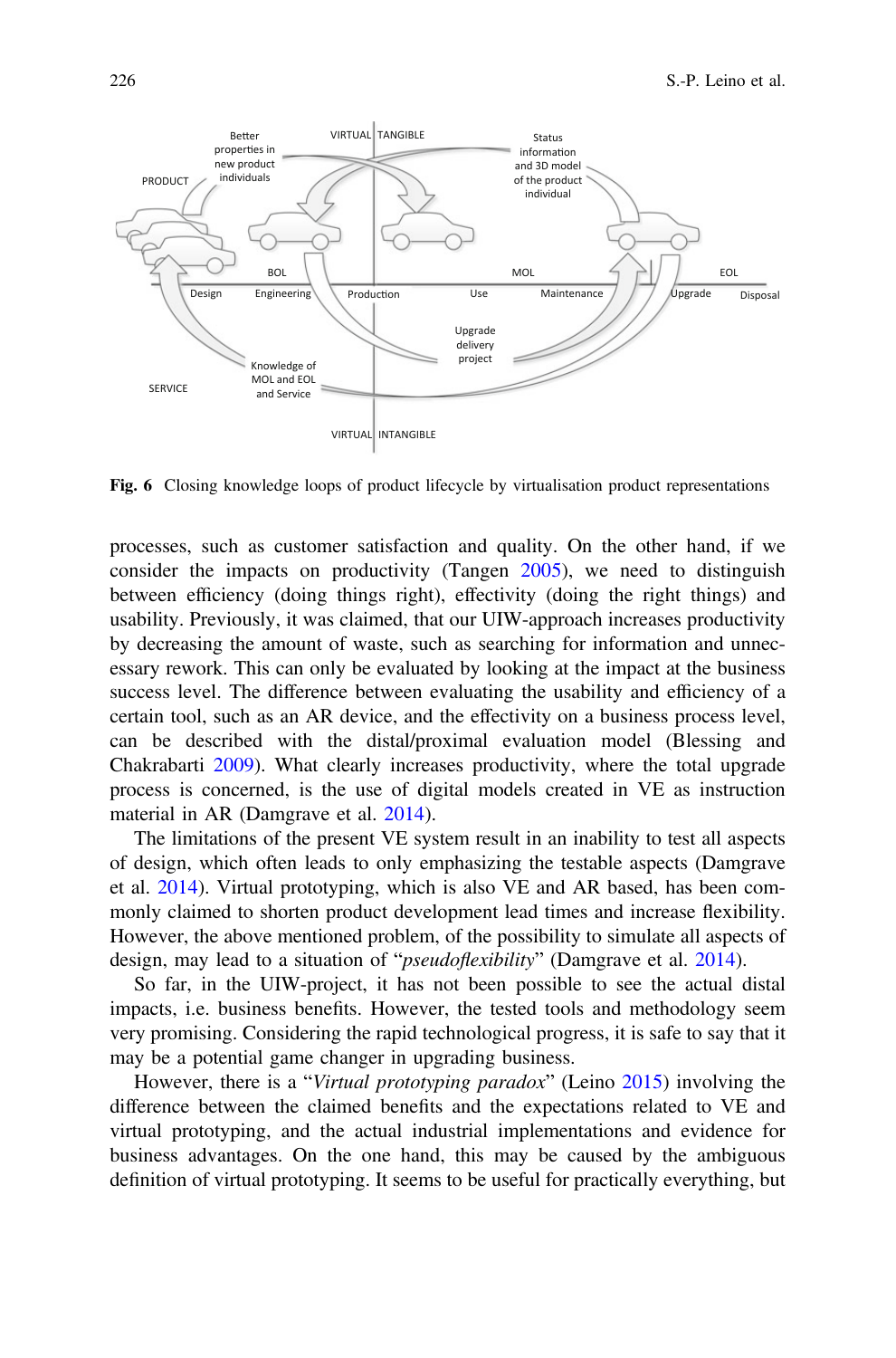this broad applicability can also be a source of difficulty (Ellis [1994](#page-21-0)). Thus, the barriers of implementing VE and other such technology are not only caused by costs of equipment, but also by the knowledge of how to work with it (Ottosson [2002\)](#page-22-0). Without seamless integration with a firm's processes, information management and way of working, this technology will not create the potential value. In all likelihood, both the new tool and existing processes, as well as the fundamental way of thinking, will require adjustment in order to create the maximum value (Damgrave et al. [2014](#page-21-0)). Without making clear connections with the input and output of other process and project phases, there is a risk that VE will just be handled as a tool, separate from the product processes.

From the technology perspective, the described UIW-approach includes AR, VE, camera based 3D scanning, as well as cloud and PLM solutions. They were tested and proven to have great potential for making product-service upgrade business more profitable. Affordable technology, such as mobile phones can already be used for 3D scanning and AR-applications. Some researchers (Meža et al. [2015](#page-22-0)) also see the potential of, such things as AR applications, but they are sceptical as to the possibility of replacing the conventional product information presentation techniques. Concerning virtual assembly simulations, (Chryssolouris et al. [2000](#page-21-0)) state that despite the time technical level and realism of VE, its feasibility and usefulness was demonstrated, especially when taking into account human involvement, in the process.

However, there are still some limitations (Table 4) related to technical maturity and user friendliness of AR/VE and 3D-scanning. The human factors of these technologies are also critical and they are dealt with, e.g., in the paper of (Wilson and D'Cruz [2006\)](#page-22-0). Most of the current VE applications still require a high level of craftsmanship to achieve the potential advantages, and the applications are often built for a dedicated process or project (Damgrave et al. [2014\)](#page-21-0). According to

| Piece of technology                                | <b>Current limitations</b>                                                                                                 | Near future improvements                                                                                                 |
|----------------------------------------------------|----------------------------------------------------------------------------------------------------------------------------|--------------------------------------------------------------------------------------------------------------------------|
| Augmented Reality (AR)                             | Data pipeline<br>Integration with PLM<br>Often requires tailoring<br>Technical problems,<br>such as stability of<br>images | Standardization of data formats and<br>information models<br>Growing market will foster SW and<br>HW development of COTS |
| Virtual Environments<br>(VE)                       | Needs an expert operator<br>Integration with PLM                                                                           | VE will be integrated with PLM and<br><b>CAE</b><br>Standardization of data formats and<br>information models            |
| 3D scanning                                        | Accuracy<br><b>Usability</b>                                                                                               | Growing market will foster SW and<br>HW development of mobile devices                                                    |
| Product Lifecycle<br>Management (PLM) and<br>Cloud | Integration<br>Information models                                                                                          | New PLM models including MoL,<br>EoL and service<br>Standardization of data formats and<br>information models            |

Table 4 Limitations and anticipated near future improvements of the used technology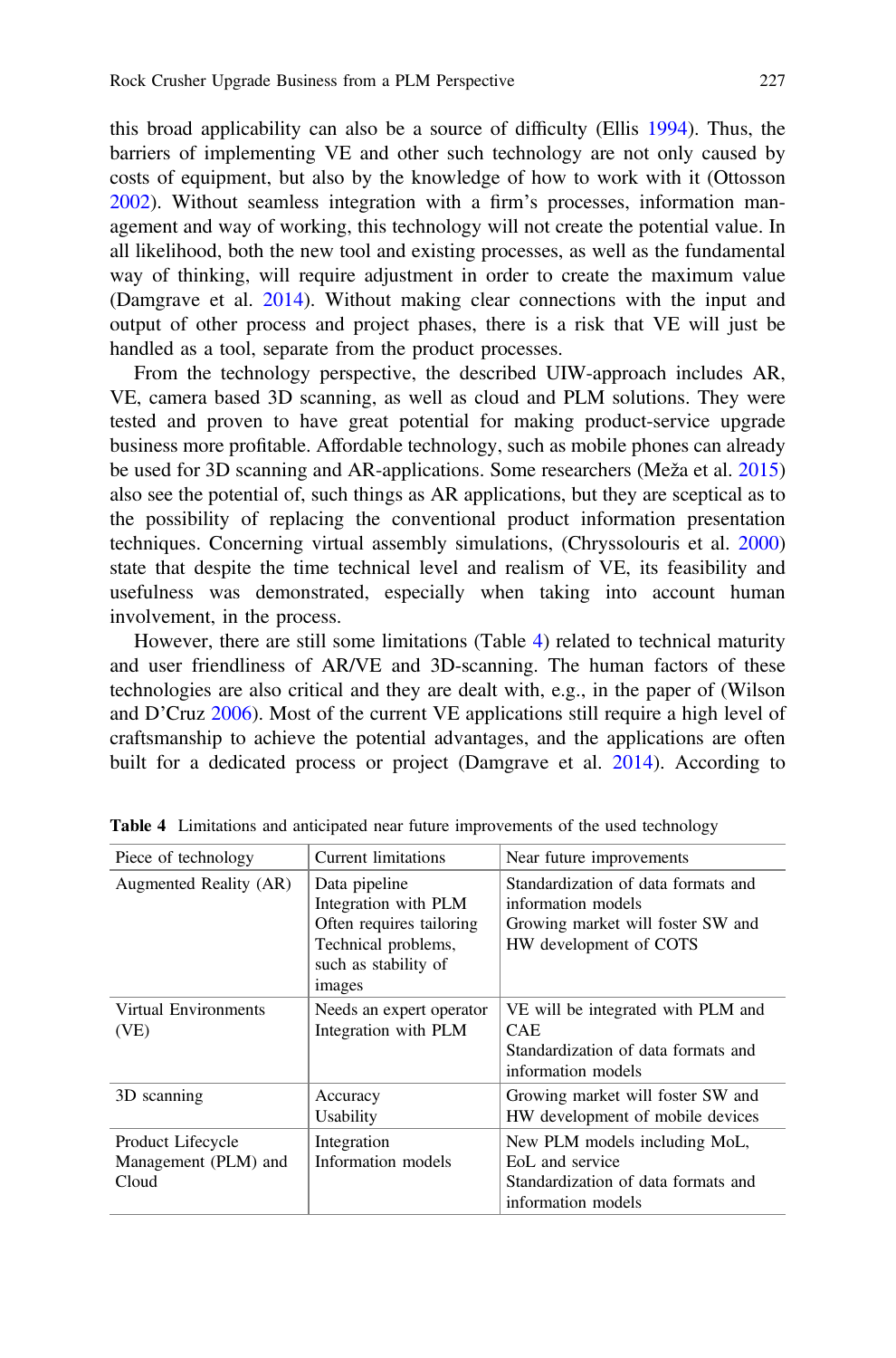Damgrave et al., one reason for this is a lack of standardization, but so is the ignorance of technology developers in regard to available possibilities and real user needs. However, technology is progressing fast and this is the right time for establishing prerequisites for digitalization of machine upgrade processes.

## 4 Conclusion

This chapter has introduced the UIW-approach to upgrading rock crushers at customer sites. The high level business problem to be solved concerned making upgrade delivery projects profitable and more desirable for customers, manufacturing OEMs and suppliers. The main recognized and treated bottlenecks were related to knowing the actual status of the upgrade target, communication and collaboration with stakeholders, verification and validation of upgrade specifications, and an efficient information flow between the stakeholders.

AR, VE, camera based 3D scanning, and cloud based solutions were selected in order to solve the bottlenecks. One principle in the selection was to use commercial off-the-shelf (COTS) tools, as much as possible. Laser based 3D scanning (active) was also tested and compared with camera based photogrammetric scanning (passive). The accuracy of laser scanning was better, but camera based was chosen because of its mobility and ease of use. Nowadays, almost everyone carries a smartphone, which makes camera-based 3D scanning attractive. 3D scanning enables fast and cost efficient acquisition of the actual 3D model of the product individuals, at customer sites. VE is a means to visualize scan based 3D models, as well as CAD based 3D models, so that all stakeholders can better understand them. This enables better communication, collaboration and involvement of all stakeholders, including customers, internal stakeholders, suppliers and partners. With the use of VE and AR, it is possible to illustrate upgrade offerings for customers and to test proposed solutions, virtually. They also enable the planning and discussing of service activities. The proposed solutions can be verified and validated, before building physical products. VE/AR and PLM based solutions enable more fluent information flows and sharing, which improves overall productivity. Cloud based PLM enables automation of data operations and flows dynamically between the stakeholders.

Technology maturity, usability and usefulness were evaluated from a business benefit viewpoint. It can be concluded that maturity and usability are not yet quite good enough, but taking into account the current speed of development of such devices, they probably will be good enough, in the near future. However, this study was more of a proof-of-concept, which demonstrated the potential of contributing to business model innovation and game change, in an upgrade business. The tools and methods were not actually integrated with business processes and information management systems in production. Questions still remain as to what level of integration is needed between the tools and the IT systems for cost efficiency, and what kind of PLM information model development is needed. However, these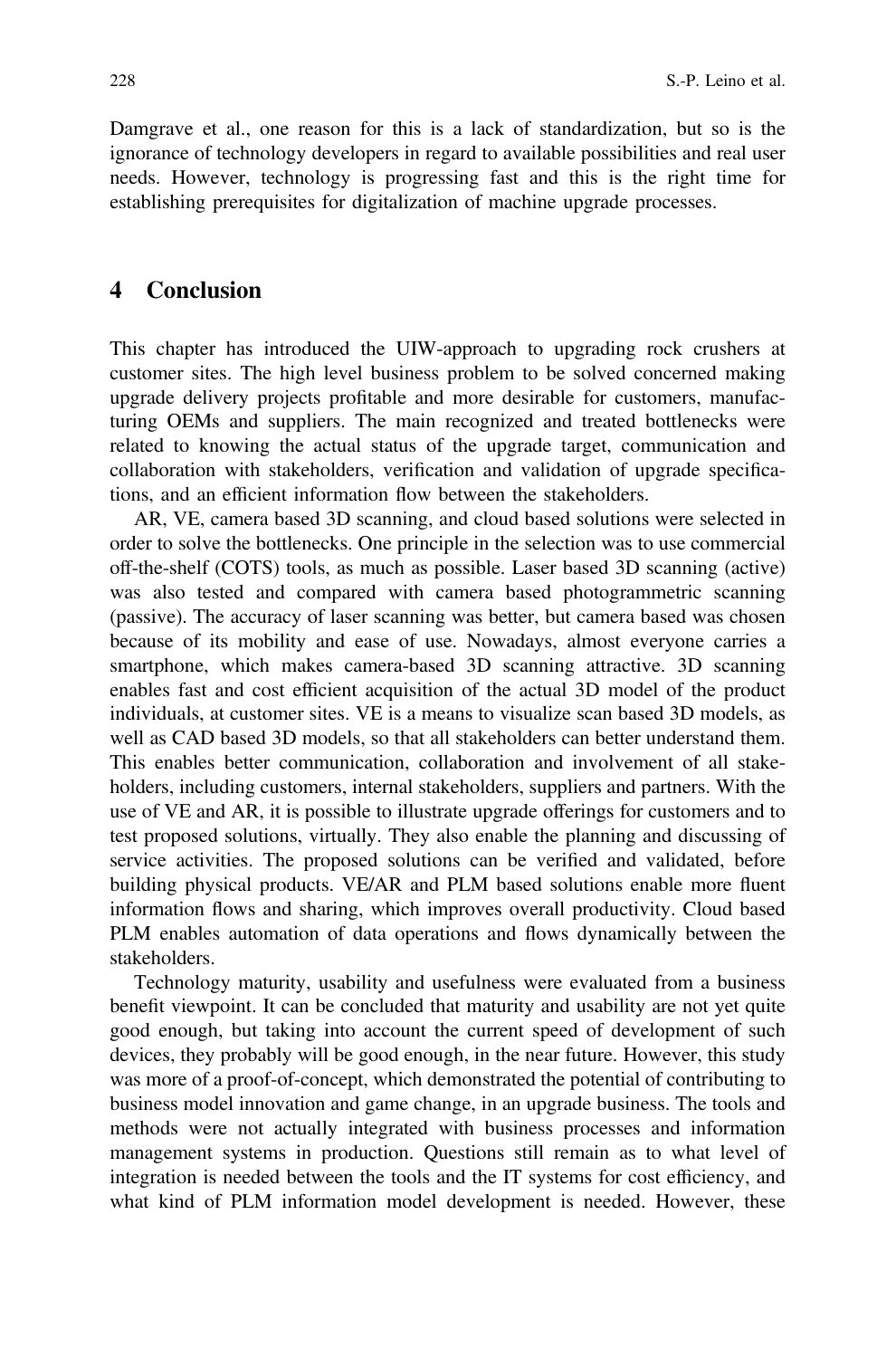<span id="page-20-0"></span>aspects were kept in mind and carefully considered. In principle, there are no major technical obstacles for implementation and integration of the whole architecture. However, in addition to the technical issues, new processes and work methods may require an even greater effort.

This study has practical implications in industry and implications in PLM and engineering design research. This paper shows how novel technology can be utilized in industry and how it might enable business model innovations related to individual product upgrade services. However, this also requires a holistic and humanistic approach, taking into account processes, organizations, networks, leadership and ways of working. This paper contributes to research by discussing the closed-loop PLM concept, involving virtualization of PSS development and upgrading product individuals in MoL and EoL lifecycle phases. Connection to Product Avatars and the Industry4.0 concept was also discussed, from the perspective of the virtualization of product individuals and the enrichment of the digital 3D model, with knowledge from the middle and end of life phases. How VE and AR contribute to PLM was also discussed, in this context.

In a more philosophical way, the value of the UIW-approach can be explained with the notion of "*Bounded Rationality*" (Simon [1995\)](#page-22-0). It means that human rationality is bounded by the very narrow focus of human attention. Because design is a process of searching, discovering the right goals, and finding information about constraints and available alternatives, it is highly valuable if we can extend the focus of designers and help then to see the right goals and choose the right alternatives. In the PLM and product development context, it must be understood that all stakeholders are also designers who not only contribute to the technical solution, but also to each other's success and well-being. This can also be understood with the shared value approach (Porter and Kramer [2011](#page-22-0)), which emphasizes a firm's opportunity to better utilize skills, resources, and management capabilities in order to better understand customers and mechanisms that influence productivity and success, both from economic growth and social progress perspectives.

Acknowledgements The research leading to these results has received funding from the European Community's Seventh Framework Programme under grant agreement No. 609027 (Project UIW). We want to express our gratitude to all colleagues and partners in UIW, especially for people of VTT, Metso Minerals, and RDVelho.

## References

- Ancona, M., Clini, P., Dellacasa, A., Falzone, P., La Camera, A., & Quattrini, R. (2015). Extending a mobile device with low-cost 3d modeling and building-scale mapping capabilities, for application in architecture and archaeology. In The International Archives of the Photogrammetry, Remote Sensing and Spatial Information Sciences (Vol. XL, pp. 25–27).
- Aromaa, S., & Väänänen, K. (2016). Suitability of virtual prototypes to support human factors/ergonomics evaluation during the design. Applied Ergonomics, 56, 11–18.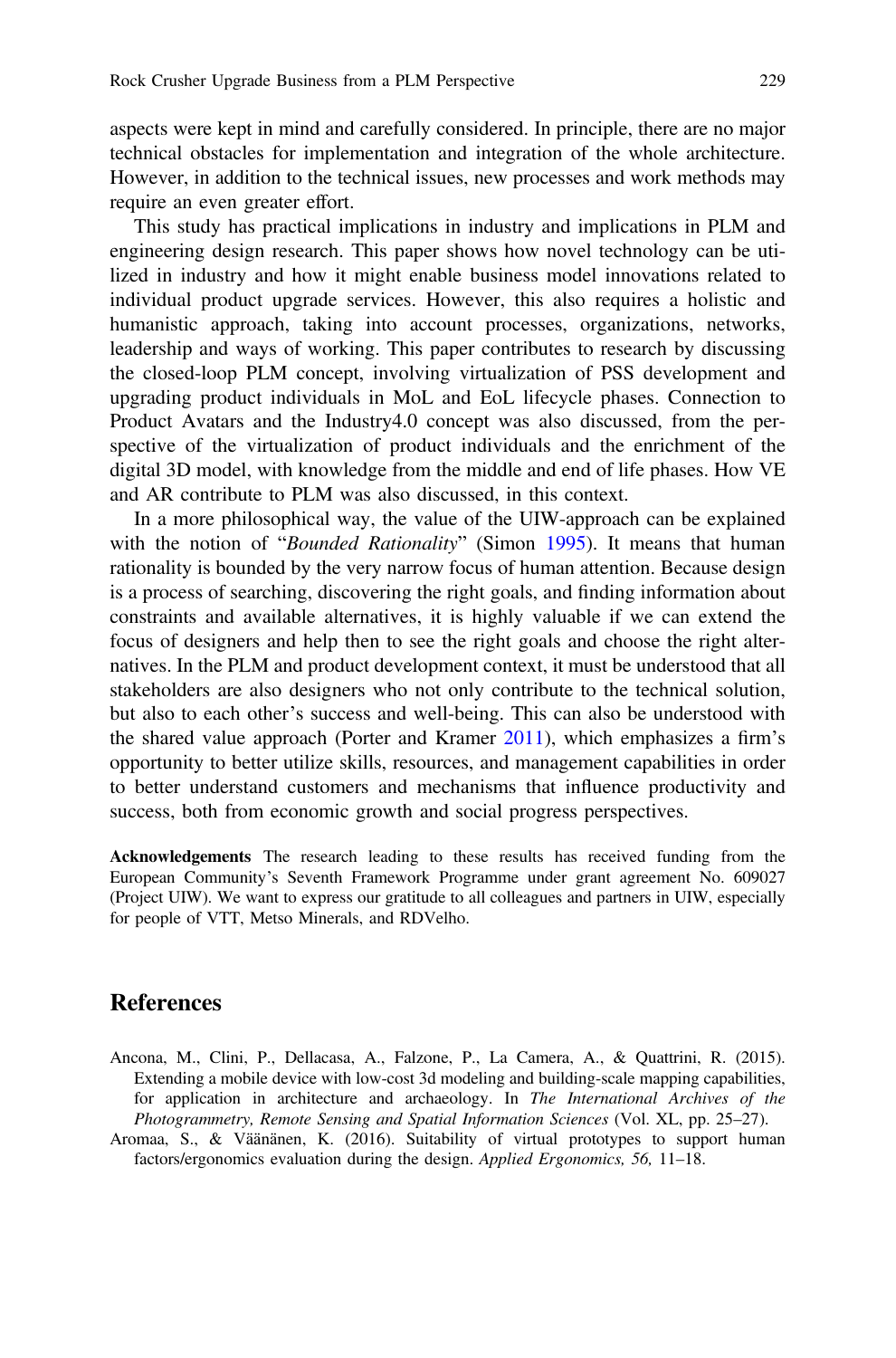- <span id="page-21-0"></span>Berglund, J., Lindskog, E., Johansson, B., Stahre, J., & Vallhagen, J. (2013). Integration of 3D laser scanning into traditional DES project methodology. In Proceedings of the 2013 Winter Simulation Conference (pp. 4014-4015).
- Berglund, J., Lindskog, E., Johansson, B., & Vallhagen, J. (2014). Using 3D laser scanning to support discrete event simulation of production systems: Lessons learned. In *Proceedings of* the 2014 Winter Simulation Conference (pp. 2990–2999).
- Bi, Z. M., & Wang, L. (2010). Advances in 3D data acquisition and processing for industrial applications. Robotics and Computer Integrated Manufacturing, 26(5), 403–413.
- Blessing, L. T. M., & Chakrabarti, A. (2009). DRM, a design research methodology. London: Springer.
- Bordegoni, M., Cugini, U., Caruso, G., & Polistina, S. (2009). Mixed prototyping for product assessment: A reference framework. International Journal on Interactive Design and Manufacturing (IJIDeM), 3(3), 177–187.
- Bosche, F., & Haas, C. T. (2008). Automated retrieval of 3D CAD model objects in construction range images. Automation in Construction, 17, 499–512.
- Brettel, M., Friederichsen, N., Keller, M., & Rosenberg, M. (2014). How virtualization, decentralization and network building change the manufacturing landscape: An industry 4.0 perspective. International Journal of Mechanical, Aerospace, Industrial and Mechatronics Engineering, 8(1), 37–44.
- Cavalieri, S., & Pezzotta, G. (2012). Product—Service systems engineering: State of the art and research challenges. Computers in Industry, 63(4), 278–288.
- Chryssolouris, G., Mavrikios, D., Fragos, D., & Karabatsou, V. (2000). A virtual reality-based experimentation environment for the verification of human-related factors in assembly processes. Robotics and Computer Integrated Manufacturing, 16, 267–276.
- Damgrave, R. G. J., Lutters, E., & Drukker, J. W. (2014). Rationalizing virtual reality based on manufacturing paradigms. Procedia CIRP, 21, 264–269.
- Dangelmaier, W., Fischer, M., Gausemeier, J., Grafe, M., Matysczok, C., & Mueck, B. (2005). Virtual and augmented reality support for discrete manufacturing system simulation. Computers in Industry, 56, 371–383.
- Di Gironimo, G., Lanzotti, A., & Tarallo, A. (2014). A virtual reality framework for the design review of complex industrial assemblies: Case study on the interiors of superjet 100 aircraft. In I. Horváth & Z. Rusak (Eds.), Proceedings of TMCE 2014, May 19–23, 2014, Budapest, Hungary (pp. 1553–1560).
- Ellis, S. R. (1994). What are virtual environments? IEEE Computer Graphics and Applications, 14(1), 17–22.
- Erdos, G., Nakano, T., & Vancza, J. (2014). Adapting CAD models of complex engineering objects to measured point cloud data. CIRP Annals—Manufacturing Technology, 63, 157–160. doi:[10.1016/j.cirp.2014.03.090](http://dx.doi.org/10.1016/j.cirp.2014.03.090).
- Golparvar-Fard, M., Bohn, J., Teizer, J., Savarese, S., & Peña-Mora, F. (2011). Evaluation of image-based modeling and laser scanning accuracy for emerging automated performance monitoring techniques. Automation in Construction, 20(8), 1143–1155.
- Gomes de Sá, A., & Zachmann, G. (1998). Integrating virtual reality for virtual prototyping. In Proceedings of DETC'98 1998 ASME Design Engineering Technical Conferences September 13–16, 1998, Atlanta, Georgia, USA.
- Gomes de Sá, A., & Zachmann, G. (1999). Virtual reality as a tool for verification of assembly and maintenance processes. Computers and Graphics, 23, 389–403.
- Gonzalez-Aguilera, D., Pozo, S. Del, Lopez, G., & Rodriguez-Gonzalvez, P. (2012). From point cloud to CAD models: Laser and optics geotechnology for the design of electrical substations. Optics & Laser Technology, 44(5), 1384–1392.
- Huet, G., Culley, S., McMahon, C., & Fortin, C. (2007). Making sense of engineering design review activities. Artificial Intelligence for Engineering Design, Analysis and Manufacturing, 21, 243–265.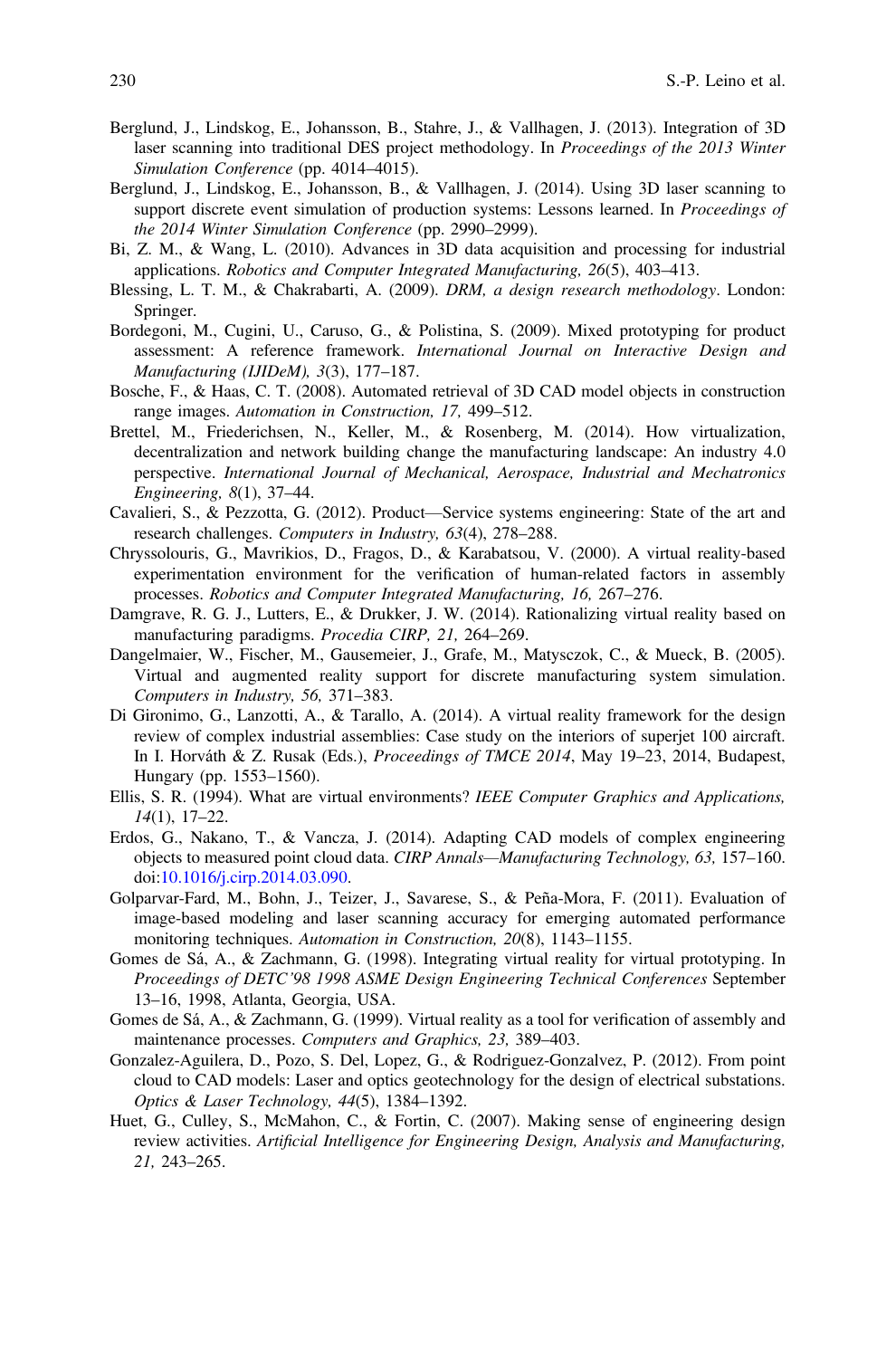- <span id="page-22-0"></span>Jun, H., Kiritsis, D., & Xirouchakis, P. (2007). Research issues on closed-loop PLM. Computers in Industry, 58, 855–868.
- Kolev, K., Tanskanen, P., Speciale, P., & Pollefeys, M. (2014). Turning mobile phones into 3D scanners. In 2014 IEEE Conference on Computer Vision and Pattern Recognition (pp. 3946–3953).
- Kumar, A., Jain, P. K., & Pathak, P. M. (2012). Industrial application of point cloud/STL data for reverse engineering. In DAAAM International Scientific Book (pp. 445–462).
- Leino, S.-P. (2015). Reframing the value of virtual prototyping Intermediary virtual prototyping— The evolving approach of virtual environments based virtual prototyping in the context of new product development and low volume production. Tampere University of Technology.
- Lejon, E., & Jeppsson, P. (2015). Integrating use phase information and virtual product representation to support Functional Products. Procedia CIRP, 38, 204–209.
- Lindskog, E., Berglund, J., Vallhagen, J., & Johansson, B. (2013). Visualization support for virtual redesign of manufacturing systems. Procedia CIRP, 7, 419–424.
- Lindskog, E., Berglund, J., Vallhagen, J., & Johansson, B. (2014). Lean based problem solving using 3D laser scanned visualizations of production systems. International Journal of Engineering Science and Innovative Technology, 3(3), 556–565.
- McAloone, T. C., & Andreasen, M. M. (2004). Design for utility, sustainability and societal virtues: Developing product service systems. In International Design Conference-Design 2004 (pp. 1–8).
- Meža, S., Turk, Ž., & Dolenc, M. (2015). Measuring the potential of augmented reality in civil engineering. Advances in Engineering Software, 90, 1–10.
- Ottosson, S. (2002). Virtual reality in the product development process. Journal of Engineering Design, 13(January), 159–172.
- Ovtcharova, J. G. (2010). Virtual engineering: Principles, methods and applications. In International Design Conference—DESIGN 2010 (pp. 1267–1274).
- Porter, M. E., & Kramer, M. R. (2011). The big idea: Creating shared value. *Harvard Business* Review, 89(1), 0001.
- Shen, Y., Ong, S. K., & Nee, A. Y. C. (2010). Augmented reality for collaborative product design and development. Design Studies, 31(2), 118–145. doi:[10.1016/j.destud.2009.11.001](http://dx.doi.org/10.1016/j.destud.2009.11.001).
- Simon, H. A. (1995). Problem forming, problem finding, and problem solving in design. In Collen & Gasparski (Eds.), Design and systems: General applications of methodology (Vol. 3, pp. 245–257). New Brunswick: Transaction Publishers.
- Tangen, S. (2005). Demystifying productivity and performance. International Journal of Productivity and Performance Management, 54.
- Tanskanen, P., Kolev, K., Meier, L., Camposeco, F., Saurer, O., & Pollefeys, M. (2013). Live metric 3d reconstruction on mobile phones. In Proceedings of the IEEE International Conference on Computer Vision (pp. 65–72).
- Tuma, Z., Knoflicek, R., Tuma, J., Bradac, F., & Blecha, P. (2014). The process simulation using by virtual reality. Procedia Engineering, 69, 1015–1020.
- Verlinden, J., Horváth, I., & Nam, T.-J. (2009). Recording augmented reality experiences to capture design reviews. International Journal on Interactive Design and Manufacturing (IJIDeM), 3(3), 189–200.
- Wang, G. G. (2002). Definition and review of virtual prototyping. Journal of Computing and Information Science in Engineering, 2(3), 232.
- Weidlich, D., Zickner, H., Riedel, T., Processes, P., & Chemnitz, F. T. (2009). Real 3D geometry and motion data as a basis for virtual design and testing. In Proceedings of the 19th CIRP Design Conference (pp. 30–31).
- Wiesner, S., Freitag, M., Westphal, I., & Thoben, K. (2015). Interactions between service and product lifecycle management. Procedia CIRP, 30, 36–41.
- Wilson, J. R., & D'Cruz, M. (2006). Virtual and interactive environments for work of the future. International Journal of Human-Computer Studies, 64(3), 158–169.